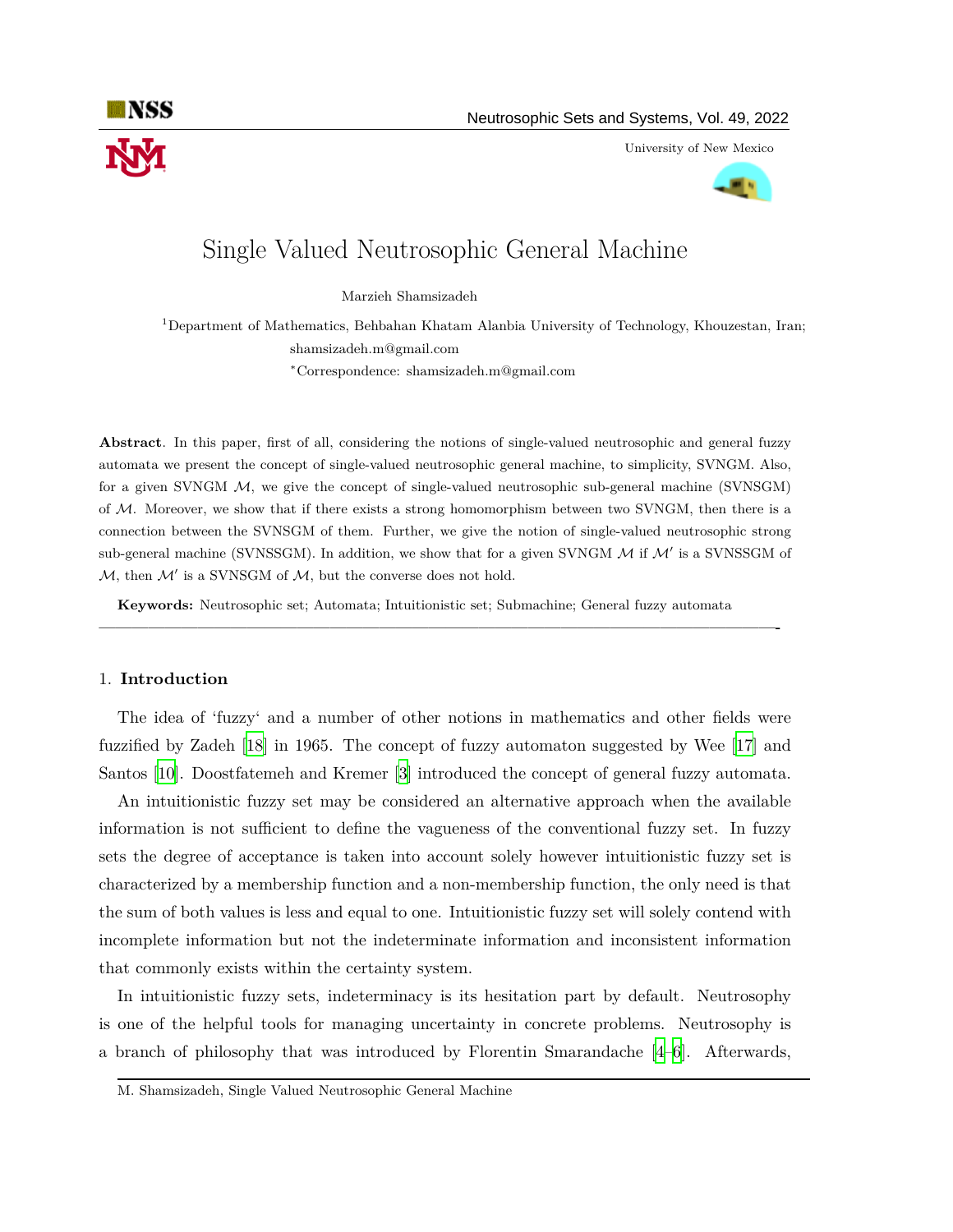to generalise, Shamsizadeh and Zahedi introduced and studied the concept of intuitionistic general fuzzy automata [\[12](#page-21-6)]. For further details see recent literature such as  $[1,2,7,11,13,14]$  $[1,2,7,11,13,14]$  $[1,2,7,11,13,14]$  $[1,2,7,11,13,14]$  $[1,2,7,11,13,14]$  $[1,2,7,11,13,14]$  $[1,2,7,11,13,14]$  $[1,2,7,11,13,14]$  $[1,2,7,11,13,14]$  $[1,2,7,11,13,14]$  $[1,2,7,11,13,14]$  $[1,2,7,11,13,14]$ .

Neutrosophy deals with the origin, nature and scope of neutralities, as well as their interactions with various ideational spectra. Neutrosophy is the foundation of neutrosophic sets (derivative of neutrosophy). Wang et al. [[16](#page-21-13)] introduced single valued neutrosophic sets that is a neutrosophic set defined in the range  $[0, 1]$ . Wang et.al: [\[15](#page-21-14)] presented the concepts of interval-valued neutrosophic sets. Tahir Mahmood presented to the idea of interval neutrosophic finite state machine [[9](#page-21-15)]. In 2019 [[8](#page-21-16)] the idea of neutrosophic general fuzzy automata was presented by Kavikumar. The basic advantage of incorporating neutrosophic sets into general fuzzy automata is the ability to bring indeterminacy membership and nonmembership in every transition and active states that help us to overcome the uncertain situation at the time of predicting the next active state.

The present paper is organized as follows: Section 2 encompasses preliminary information pertaining to the content of the paper. In Section 3 by considering the notions of single-valued neutrosophic and general fuzzy automata we focus on the study of the concepts of singlevalued neutrosophic general machine (SVNGM). Also, for a given SVNGM *M*, we confer the concept of single-valued neutrosophic sub-general machine (SVNSGM) of *M*. Moreover, we show that if there exists a strong homomorphism between two SVNGM, then there is a connection between SVNSGM of them. Section 4 is towards the study the notion of singlevalued neutrosophic strong sub-general machine (SVNSSGM). Also, we show that for a given SVNGM *M* if *M′* is a SVNSSGM of *M*, then *M′* is a SVNSGM of *M*, but the converse is not true.

## 2. **Preliminaries**

In this section, some concepts and definitions related to single-valued neutrosophy and automata are introduced.

**Definition 2.1.** [\[3\]](#page-21-3) A general fuzzy automaton (GFA) is considered as:

$$
\tilde{F} = (Q, \Sigma, \tilde{R}, Z, \tilde{\delta}, \omega, F_1, F_2),
$$

where (i) *Q* is a finite set of states, (ii)  $\Sigma$  is a finite set of input symbols, (iii)  $\tilde{R}$  is the set of fuzzy start states,  $\tilde{R} \subseteq \tilde{P}(Q)$ , (iv) *Z* is a finite set of output symbols,  $Z = \{b_1, b_2, \ldots, b_k\}$ , (v)  $\omega$  :  $Q \rightarrow Z$  is the output function, (vi)  $\tilde{\delta}$  :  $(Q \times [0,1]) \times \Sigma \times Q \rightarrow [0,1]$  is the augmented transition function. (vii) Function  $F_1 : [0,1] \times [0,1] \rightarrow [0,1]$  is called membership assignment function. Function  $F_1(\mu, \delta)$ , as is seen, is motivated by two parameters  $\mu$  and  $\delta$ , wherever  $\mu$  is that the membership value of a predecessor and  $\delta$  is that the value of a transition.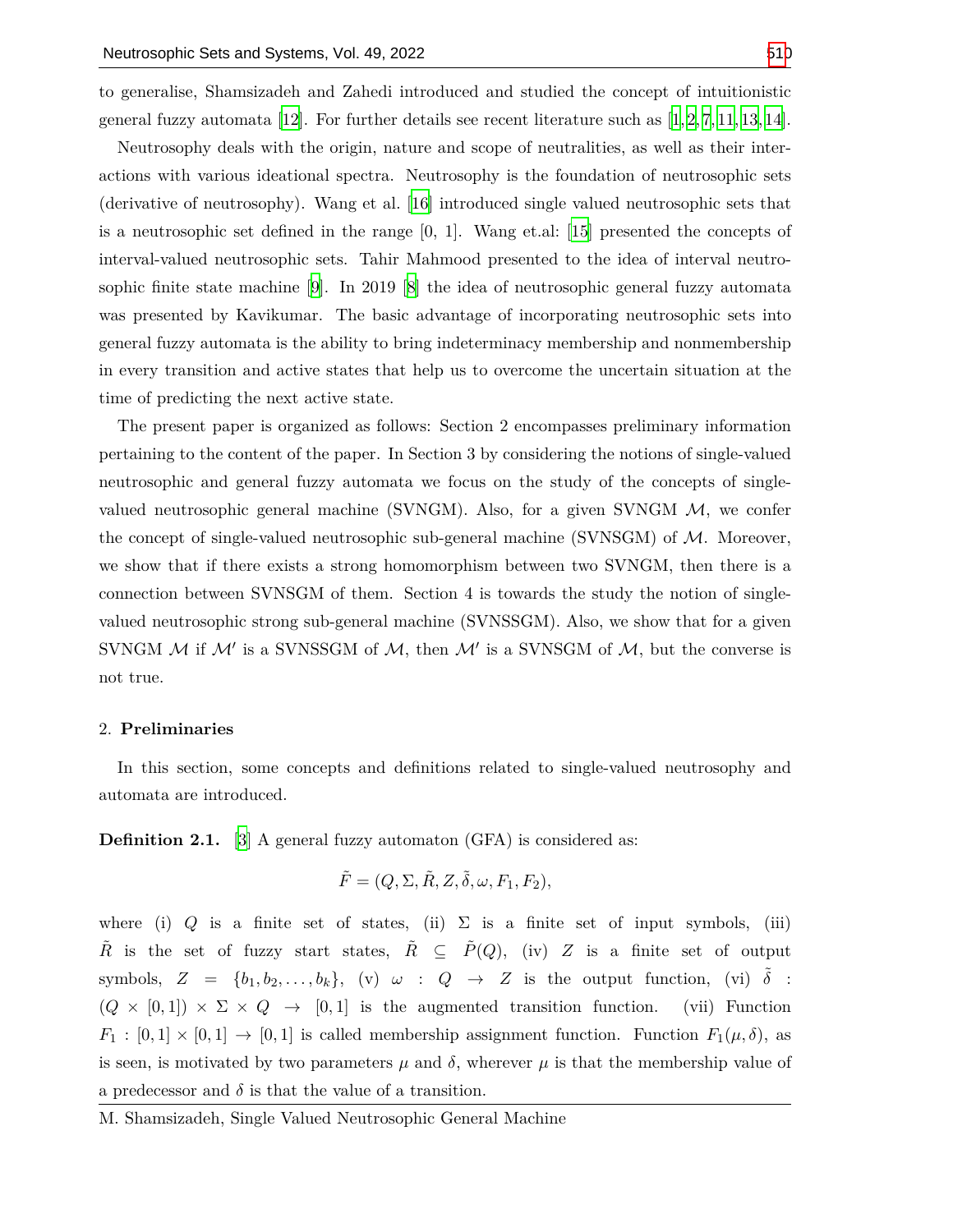With this definition, the process that happens upon the transition from state  $q_i$  to  $q_j$  an input *a<sup>k</sup>* is characterized by:

$$
\mu^{t+1}(q_j) = \tilde{\delta}((q_i, \mu^t(q_i)), a_k, q_j) = F_1(\mu^t(q_i), \delta(q_i, a_k, q_j)).
$$

It denote that membership value (mv) of the state  $q_j$  at time  $t+1$  is calculated by function *F*<sup>1</sup> utilizing both the membership value of *q<sup>i</sup>* at time *t* and the value of the transition.

(viii)  $F_2 : [0,1]^* \rightarrow [0,1]$ , is called multi-membership resolution function. The multimembership resolution function determines the multi-membership active states and assigns them a unique membership value.

**Definition 2.2.** Let  $\Sigma$  be a space of points, with a generic element in  $\Sigma$  denoted by *x*. A neutrosophic set *A* in  $\Sigma$  is characterised by a truth-membership function  $T_A$ , an indeterminacymembership function  $I_A$  and a falsity-membership function  $F_A$ .  $T_A(x)$ ,  $I_A(x)$  and  $F_A(x)$  are real standard or non-standard subsets of  $]0^-, 1^+[$ . That is  $T_A : \Sigma \to ]0^-, 1^+[$ ,  $I_A : \Sigma \to ]0^ ]0^-, 1^+[, F_A : \Sigma \rightarrow ]0^-, 1^+[$ . There is no restriction on the sum of  $T_A(x)$ ,  $I_A(x)$  and  $F_A(x)$ , so 0<sup>−</sup>  $\leq$  sup  $T_A(x)$  + sup  $I_A(x)$  + sup  $F_A(x)$   $\leq$  3<sup>+</sup>.

**Definition 2.3.** Single-valued neutrosophic set is the immediate results of neutrosophic set if it is defined over standard unit interval [0*,* 1] instead of the non-standard unit interval ]0*−,* 1 <sup>+</sup>[. A single-valued neutrosophic subset (SVNS) *A* of *Q* is defined by *SV NS*(*A*) =  $\{(x,T_A(x),I_A(x),F_A(x))\big| x \in \Sigma\}$ , where  $T_A(x),I_A(x),F_A(x) : \Sigma \to [0,1]$  such that  $0 \leq$  $\sup T_A(x) + \sup I_A(x) + \sup F_A(x) \leq 3.$ 

## 3. **Single-valued neutrosophic general machine**

**Definition 3.1.** A single-valued neutrosophy general machine (SVNGM) M is a six-tuple machine denoted by  $\mathcal{M} = (Q, \Sigma, \tilde{\delta}, \tilde{R}, E_1, E_2)$ , where

- 1. *Q* is a finite set of states,
- 2.  $\Sigma$  is a finite set of input symbols,
- 3.  $\tilde{R} \subseteq \tilde{P}(Q)$  is the set of single-valued neutrosophic initial states,
- 4.  $\tilde{\delta}$  :  $(Q \times [0,1] \times [0,1] \times [0,1]) \times \Sigma \times Q \rightarrow [0,1] \times [0,1] \times [0,1]$  is the single-valued neutrosophic augmented transition function,
- 5.  $E_1 = (E_1^T, E_1^I, E_1^F)$ , where  $E_1^T : [0, 1] \times [0, 1] \to [0, 1]$  is a t-norm and it is called the truth-membership assignment function.  $E_1^T(T, T_\delta)$  is motivated by two parameters *T* and  $T_{\delta}$ , where *T* is the truth-membership value of a predessor and  $T_{\delta}$  is the truthmembership value of the transition. Also,  $E_1^I : [0,1] \times [0,1] \rightarrow [0,1]$  is a t-norm and it is called the indeterminacy-membership function.  $E_1^I(I, I_\delta)$  is motivated by two parameters *I* and  $I_{\delta}$ , where *I* is the indeterminacy-membership value of a predessor and  $I_{\delta}$  is the indeterminacy-membership value of the transition. Moreover,  $E_1^F : [0,1] \times$

M. Shamsizadeh, Single Valued Neutrosophic General Machine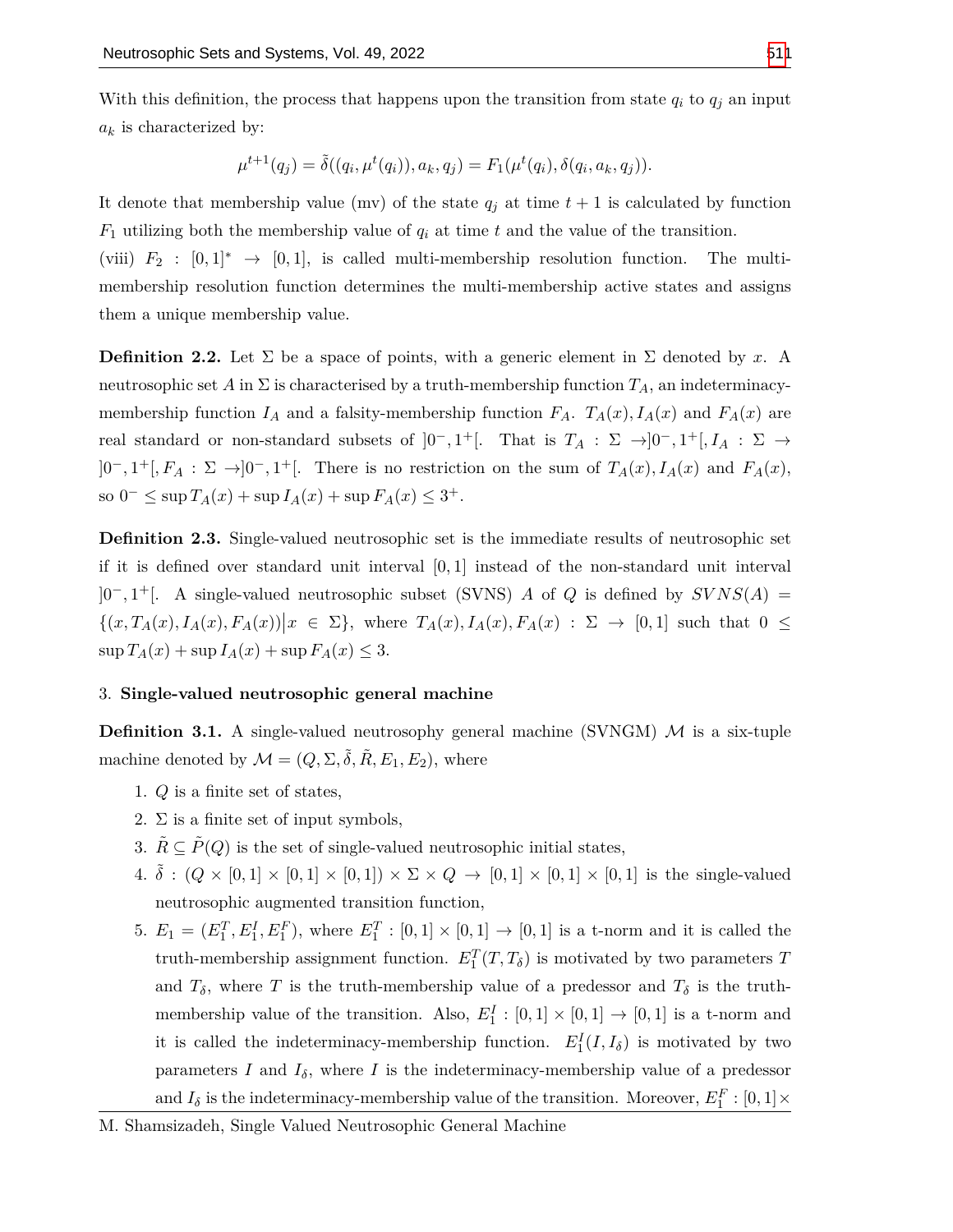$[0,1] \rightarrow [0,1]$  is a t-conorm and it is called the falsity-membership function.  $E_1^F(F, F_\delta)$ is motivated by two parameters  $F$  and  $F_{\delta}$ , where  $F$  is the falsity-membership value of a predessor and  $F_{\delta}$  is the falsity-membership value of the transition.

In this definition, the process that takes place upon the transition from the state  $q_i$  to  $q_j$  on an input  $a_k$  is represented by:

$$
T^{t+1}(q_j) = \tilde{\delta}_1((q_i, T^t(q_i), I^t(q_i), F^t(q_i)), a_k, q_j) = E_1^T(T^t(q_i), \delta_1(q_i, a_k, q_j)),
$$
  
\n
$$
I^{t+1}(q_j) = \tilde{\delta}_2((q_i, T^t(q_i), I^t(q_i), F^t(q_i)), a_k, q_j) = E_1^I(I^t(q_i), \delta_2(q_i, a_k, q_j)),
$$
  
\n
$$
F^{t+1}(q_j) = \tilde{\delta}_3((q_i, T^t(q_i), I^t(q_i), F^t(q_i)), a_k, q_j) = E_1^F(T^t(q_i), \delta_3(q_i, a_k, q_j)),
$$

where

$$
\tilde{\delta}((q_i, T^t(q_i), I^t(q_i), F^t(q_i)), a_k, q_j) = (\tilde{\delta}_1((q_i, T^t(q_i), I^t(q_i), F^t(q_i)), a_k, q_j), \n\tilde{\delta}_2((q_i, T^t(q_i), I^t(q_i), F^t(q_i)), a_k, q_j), \tilde{\delta}_3((q_i, T^t(q_i), I^t(q_i), F^t(q_i)), a_k, q_j)),
$$

and

$$
\delta(q_i, a_k, q_j) = (\delta_1(q_i, a_k, q_j), \delta_2(q_i, a_k, q_j), \delta_3(q_i, a_k, q_j)).
$$

6.  $E_2 = (E_2^T, E_2^I, E_2^F)$ , where  $E_2^T : [0, 1] \times [0, 1] \to [0, 1]$  is a T-conorm and it is called multi-truth-membership function,  $E_2^I : [0,1] \times [0,1] \rightarrow [0,1]$  is a T-conorm and it is called multi-indetermincy-membership function,  $E_2^F : [0,1] \times [0,1] \rightarrow [0,1]$  is a T-norm and it is called multi-falsity-membership function.

**Example 3.2.** Let the SVNGM  $M = (Q, \Sigma, \tilde{\delta}, \tilde{R}, E_1, E_2)$  such that  $Q = \{q_0, q_1, q_2\}, \Sigma = \{a\},\$  $R = \{(q_0, 0.4, 0.7, 0.3)\}$  and  $\delta$  is defined as follows:

$$
\delta(q_0, a, q_0) = (0.6, 0.7, 1), \qquad \delta(q_0, a, q_1) = (0.7, 0.5, 0.5),
$$
  
\n
$$
\delta(q_0, a, q_2) = (0.9, 0.7, 0.4), \qquad \delta(q_1, a, q_1) = (0.4, 0.5, 0.2),
$$
  
\n
$$
\delta(q_1, a, q_2) = (0.3, 0.7, 0.6), \qquad \delta(q_2, a, q_0) = (0.7, 0.9, 0.6),
$$
  
\n
$$
\delta(q_2, a, q_1) = (0.7, 1, 1), \qquad \delta(q_2, a, q_2) = (0.6, 0.9, 0.5).
$$

Now, we can consider *E*<sup>1</sup> as follows:

 $1. E_1^T = T \wedge T_\delta, E_1^I = I \wedge I_\delta, E_1^F = F \vee F_\delta,$ 

$$
T^{t+1}(q_m) = \bigvee_{i=1}^{n} E_1^T(T^t(q_i), \delta_1(q_i, a_k, q_m)),
$$
  

$$
I^{t+1}(q_m) = \bigvee_{i=1}^{n} E_1^I(I^t(q_i), \delta_2(q_i, a_k, q_m)),
$$
  

$$
F^{t+1}(q_m) = \bigwedge_{i=1}^{n} E_3^F(F^t(q_i), \delta_3(q_i, a_k, q_m)),
$$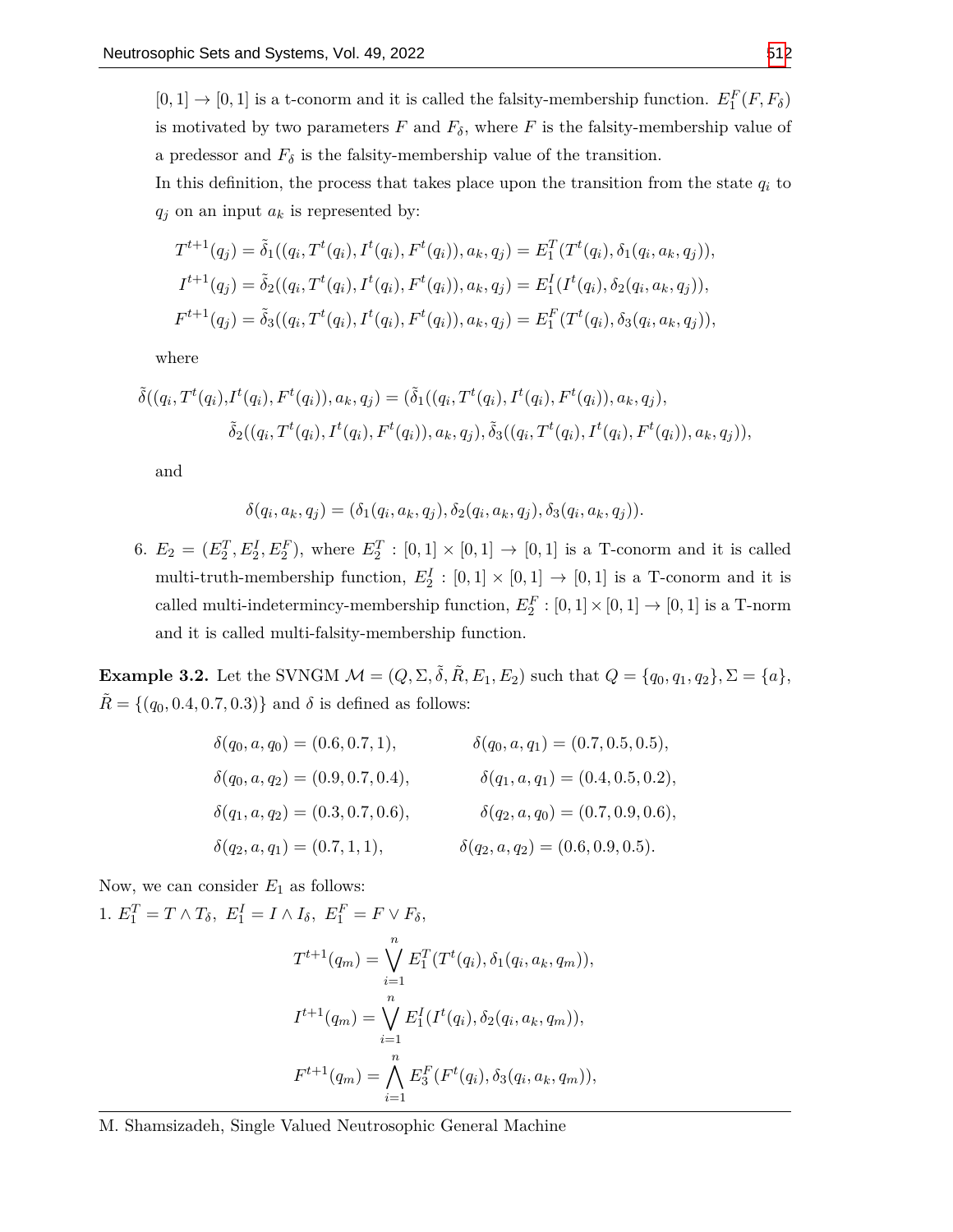$E_1^T = T.T_\delta, E_1^I = I.I_\delta, E_1^F = F + F_\delta - F.F_\delta,$ 

$$
T^{t+1}(q_m) = \bigvee_{i=1}^n E_1^T(T^t(q_i), \delta_1(q_i, a_k, q_m)),
$$
  

$$
I^{t+1}(q_m) = \bigvee_{i=1}^n E_1^I(I^t(q_i), \delta_2(q_i, a_k, q_m)),
$$
  

$$
F^{t+1}(q_m) = \bigwedge_{i=1}^n E_3^F(F^t(q_i), \delta_3(q_i, a_k, q_m)),
$$

$$
3. E_1^T = T \wedge T_\delta, E_1^I = I \wedge I_\delta, E_1^F = F \vee F_\delta,
$$

$$
T^{t+1}(q_m) = T_p(T_p(T^t(q_i), \delta_1(q_i, a_k, q_m))),
$$
  
\n
$$
I^{t+1}(q_m) = T_p(T_p(I^t(q_i), \delta_2(q_i, a_k, q_m)),
$$
  
\n
$$
F^{t+1}(q_m)) = S_p(S_p E_3^F(F^t(q_i), \delta_3(q_i, a_k, q_m))),
$$

where  $T_p$  is the product t-norm and  $S_p$  is the product t-conorm. If we choose the case 1, then we have

$$
T^{t_1}(q_0) = E_1^T(T^{t_0}(q_0), \delta_1(q_0, a, q_0)) = 0.4 \land 0.6 = 0.4,
$$
  
\n
$$
I^{t_1}(q_0) = E_1^I(I^{t_0}(q_0), \delta_2(q_0, a, q_0)) = 0.7 \land 0.7 = 0.7,
$$
  
\n
$$
F^{t_1}(q_0) = E_1^F(F^{t_0}(q_0), \delta_3(q_0, a, q_0)) = 0.3 \lor 1 = 1,
$$
  
\n
$$
T^{t_1}(q_1) = E_1^T(T^{t_0}(q_0), \delta_1(q_0, a, q_1)) = 0.4 \land 0.7 = 0.4,
$$
  
\n
$$
I^{t_1}(q_1) = E_1^I(I^{t_0}(q_0), \delta_2(q_0, a, q_1)) = 0.7 \land 0.5 = 0.5,
$$
  
\n
$$
F^{t_1}(q_1) = E_1^F(F^{t_0}(q_0), \delta_3(q_0, a, q_1)) = 0.3 \lor 0.5 = 0.5,
$$
  
\n
$$
T^{t_1}(q_2) = E_1^T(T^{t_0}(q_0), \delta_1(q_0, a, q_2)) = 0.4 \land 0.9 = 0.4,
$$
  
\n
$$
I^{t_1}(q_2) = E_1^I(I^{t_0}(q_0), \delta_2(q_0, a, q_2)) = 0.7 \land 0.7 = 0.7,
$$
  
\n
$$
F^{t_1}(q_2) = E_1^F(F^{t_0}(q_0), \delta_3(q_0, a, q_2)) = 0.3 \lor 0.4 = 0.4,
$$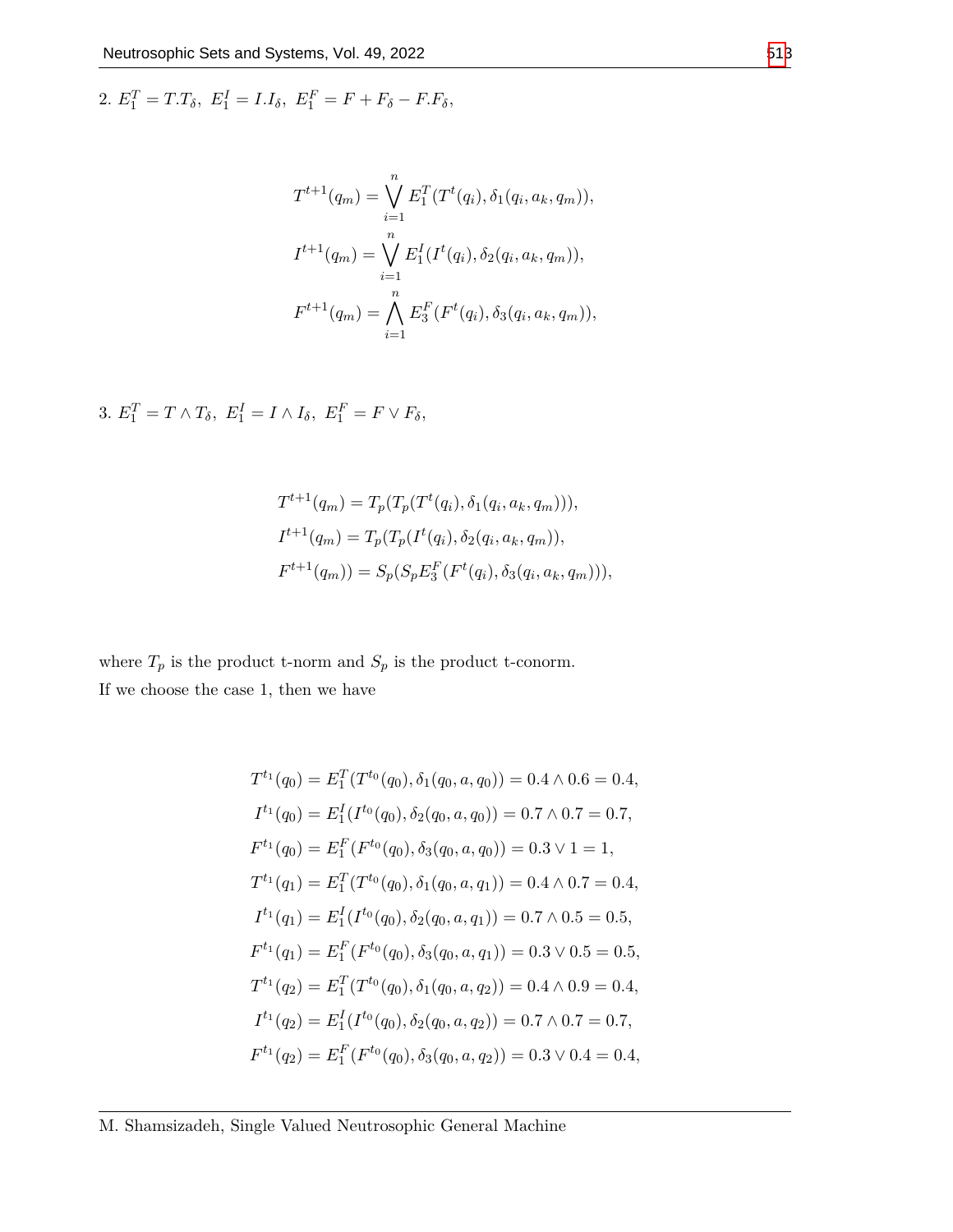$$
T^{t_2}(q_0) = E_1^T(T^{t_1}(q_0), \delta_1(q_0, a, q_0)) \vee E_1^T(T^{t_1}(q_2), \delta_1(q_2, a, q_0)) = (0.4 \wedge 0.6) \vee (0.4 \wedge 0.7) = 0.4,
$$
  
\n
$$
I^{t_2}(q_0) = E_1^I(I^{t_1}(q_0), \delta_2(q_0, a, q_0)) \vee E_1^I(I^{t_1}(q_2), \delta_2(q_2, a, q_0)) = (0.7 \wedge 0.7) \vee (0.7 \wedge 0.9) = 0.7,
$$
  
\n
$$
F^{t_2}(q_0) = E_1^F(F^{t_1}(q_0), \delta_3(q_0, a, q_0)) \wedge E_1^F(F^{t_1}(q_2), \delta_3(q_2, a, q_0)) = (1 \vee 1) \wedge (0.4 \vee 0.6) = 0.6,
$$
  
\n
$$
T^{t_2}(q_1) = E_1^T(T^{t_1}(q_0), \delta_1(q_0, a, q_1)) \vee E_1^T(T^{t_1}(q_1), \delta_1(q_1, a, q_1)) \vee E_1^T(T^{t_1}(q_2), \delta_1(q_2, a, q_1))
$$
  
\n
$$
= (0.4 \wedge 0.7) \vee (0.4 \wedge 0.4) \vee (0.4 \wedge 0.7) = 0.4,
$$
  
\n
$$
I^{t_2}(q_1) = E_1^I(I^{t_1}(q_0), \delta_2(q_0, a, q_1)) \vee E_1^I(I^{t_1}(q_1), \delta_2(q_1, a, q_1)) \vee E_1^I(I^{t_1}(q_2), \delta_2(q_2, a, q_1))
$$
  
\n
$$
= (0.7 \wedge 0.5) \vee (0.5 \wedge 0.5) \vee (0.7 \wedge 1) = 0.7,
$$
  
\n
$$
F^{t_2}(q_1) = E_1^F(F^{t_1}(q_0), \delta_3(q_0, a, q_1)) \wedge E_1^F(F^{t_1}(q_1), \delta_3
$$

Clearly, we can see that there are three simultaneous transition to the action states  $q_0, q_1$  and *q*<sup>2</sup> at time *t*2.

**Definition 3.3.** Let  $\mathcal{M} = (Q, \Sigma, \tilde{\delta}, \tilde{R}, E_1, E_2)$  be a SVNGM. We define max-min SVNGM  $\mathcal{M} = (Q, \Sigma, \tilde{\delta}^*, \tilde{R}, E_1, E_2)$  such that  $\tilde{\delta}^* : Q_{act} \times \Sigma^* \times Q \to [0, 1] \times [0, 1] \times [0, 1]$ , where  $Q_{act} =$  ${Q_{act}(t_0), Q_{act}(t_1), ...}$  and for every  $i \geq 0$ ,

$$
\tilde{\delta}_1^*((q, T^t(q), I^t(q), F^t(q)), \Lambda, p) = \begin{cases} 1 & \text{if } p = q \\ 0 & \text{otherwise} \end{cases},\tag{1}
$$

$$
\tilde{\delta}_2^*((q, T^t(q), I^t(q), F^t(q)), \Lambda, p) = \begin{cases} 1 & \text{if } p = q \\ 0 & \text{otherwise} \end{cases},\tag{2}
$$

$$
\tilde{\delta}_3^*((q, T^t(q), I^t(q), F^t(q)), \Lambda, p) = \begin{cases} 0 & \text{if } p = q \\ 1 & \text{otherwise} \end{cases},
$$
\n(3)

and for every  $i \geq 1, \tilde{\delta}^*((q, T^t(q), I^t(q), F^t(q)), a, p) = \tilde{\delta}((q, T^t(q), I^t(q), F^t(q)), a, p)$  and recursively,

$$
\tilde{\delta}_1^*((q, T^t(q), I^t(q), F^t(q)), a_1 a_2 ... a_n, p) = \vee \{ \tilde{\delta}_1((q, T^t(q), I^t(q), F^t(q)), a_1, p_1) \wedge ... \wedge \tilde{\delta}_1((p_{n-1}, T^t(p_{n-1}), I^t(p_{n-1}), F^t(p_{n-1})), a_n, p) | p_1 \in Q_{act}(t_1), p_2 \in Q_{act}(t_2), ..., p_{n-1} \in Q_{act}(t_{n-1}) \},
$$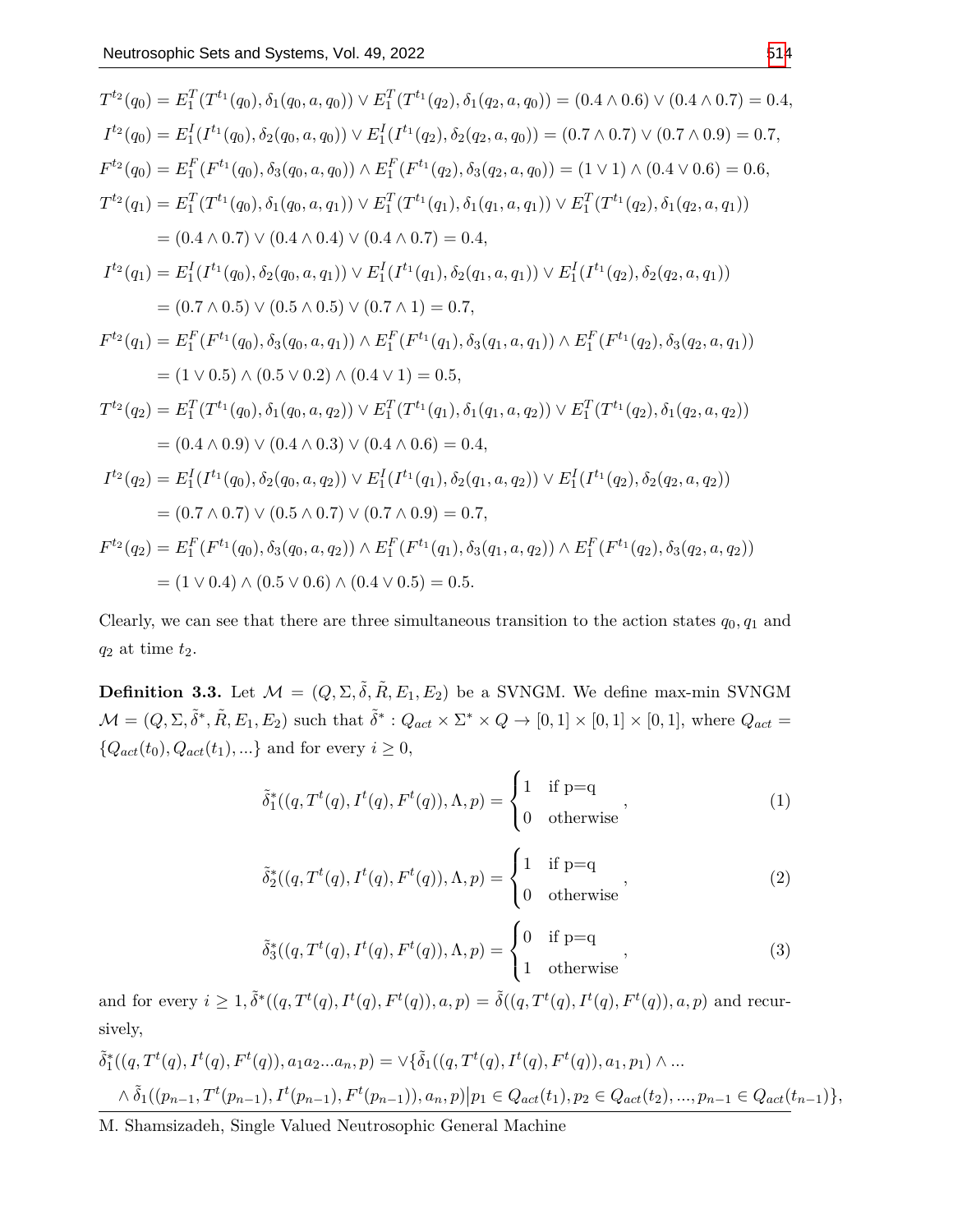$$
\delta_2^*((q, T^t(q), I^t(q), F^t(q)), a_1 a_2 ... a_n, p) = \vee \{ \delta_2((q, T^t(q), I^t(q), F^t(q)), a_1, p_1) \wedge ... \wedge \tilde{\delta}_2((p_{n-1}, T^t(p_{n-1}), I^t(p_{n-1}), F^t(p_{n-1})), a_n, p) | p_1 \in Q_{act}(t_1), p_2 \in Q_{act}(t_2), ..., p_{n-1} \in Q_{act}(t_{n-1}) \},
$$

$$
\tilde{\delta}_3^*((q, T^t(q), I^t(q), F^t(q)), a_1 a_2 ... a_n, p) = \Lambda \{\tilde{\delta}_3((q, T^t(q), I^t(q), F^t(q)), a_1, p_1) \lor ... \n\lor \tilde{\delta}_3((p_{n-1}, T^t(p_{n-1}), I^t(p_{n-1}), F^t(p_{n-1})), a_n, p) | p_1 \in Q_{act}(t_1), p_2 \in Q_{act}(t_2), ..., p_{n-1} \in Q_{act}(t_{n-1})\},
$$

in which  $a_i \in \Sigma$ , for all  $1 \leq i \leq n$  and assuming that the entered input at time  $t_i$  is  $a_i$ , for  $1 ≤ i ≤ n − 1.$ 

In the rest of paper, instead of max-min SVNGM we say that SVNGM.

**Definition 3.4.** Let  $\mathcal{M} = (Q, \Sigma, \tilde{\delta}, \tilde{R}, E_1, E_2)$  be a SVNGM. Let *N* be a single-valued neutrosophic subset of *Q*. Then  $\mathcal{M}' = (Q, N, \Sigma, \tilde{\delta}, R, E_1, E_2)$  is called a single-valued neutrosophic subgeneral machine (SVNSGM) of *M* if

$$
T_N(q) \geq T_N(p) \wedge \tilde{\delta}_1((p, T^t(p), I^t(p), F^t(p)), a, q),
$$
  
\n
$$
I_N(q) \geq I_N(p) \wedge \tilde{\delta}_2((p, T^t(p), I^t(p), F^t(p)), a, q),
$$
  
\n
$$
F_N(q) \leq F_N(p) \vee \tilde{\delta}_3((p, T^t(p), I^t(p), F^t(p)), a, q),
$$

for every  $p, q \in Q$  and  $a \in \Sigma$ .

**Theorem 3.5.** Let  $\mathcal{M} = (Q, \Sigma, \tilde{\delta}, \tilde{R}, E_1, E_2)$  be a SVNGM and N be a SVNS of Q. Then  $\mathcal{M}' = (Q, N, \Sigma, \tilde{\delta}, \tilde{R}, E_1, E_2)$  *is a SVNSGM of*  $\mathcal M$  *if and only if* 

$$
T_N(q) \geq T_N(p) \wedge \tilde{\delta}_1^*((p, T^t(p), I^t(p), F^t(p)), x, q),
$$
  
\n
$$
I_N(q) \geq I_N(p) \wedge \tilde{\delta}_2^*((p, T^t(p), I^t(p), F^t(p)), x, q),
$$
  
\n
$$
F_N(q) \leq F_N(p) \vee \tilde{\delta}_3^*((p, T^t(p), I^t(p), F^t(p)), x, q),
$$

*for every*  $p, q \in Q$  *and*  $x \in \Sigma^*$ .

*Proof.* Let M' be a SVNSGM of M. We prove the claim by induction on  $|x| = n$ . If  $n = 0$ , then  $x = \Lambda$ . Let  $p = q$ . Then

$$
T_N(p) \wedge \tilde{\delta}_1^*((p, T^t(p), I^t(p), F^t(p)), \Lambda, q) \le T_N(p) = T_N(q),
$$
  
\n
$$
I_N(p) \wedge \tilde{\delta}_2^*((p, T^t(p), I^t(p), F^t(p)), \Lambda, q) \le I_N(p) = I_N(q),
$$
  
\n
$$
F_N(p) \vee \tilde{\delta}_3^*((p, T^t(p), I^t(p), F^t(p)), \Lambda, q) \ge F_N(p) = F_N(q),
$$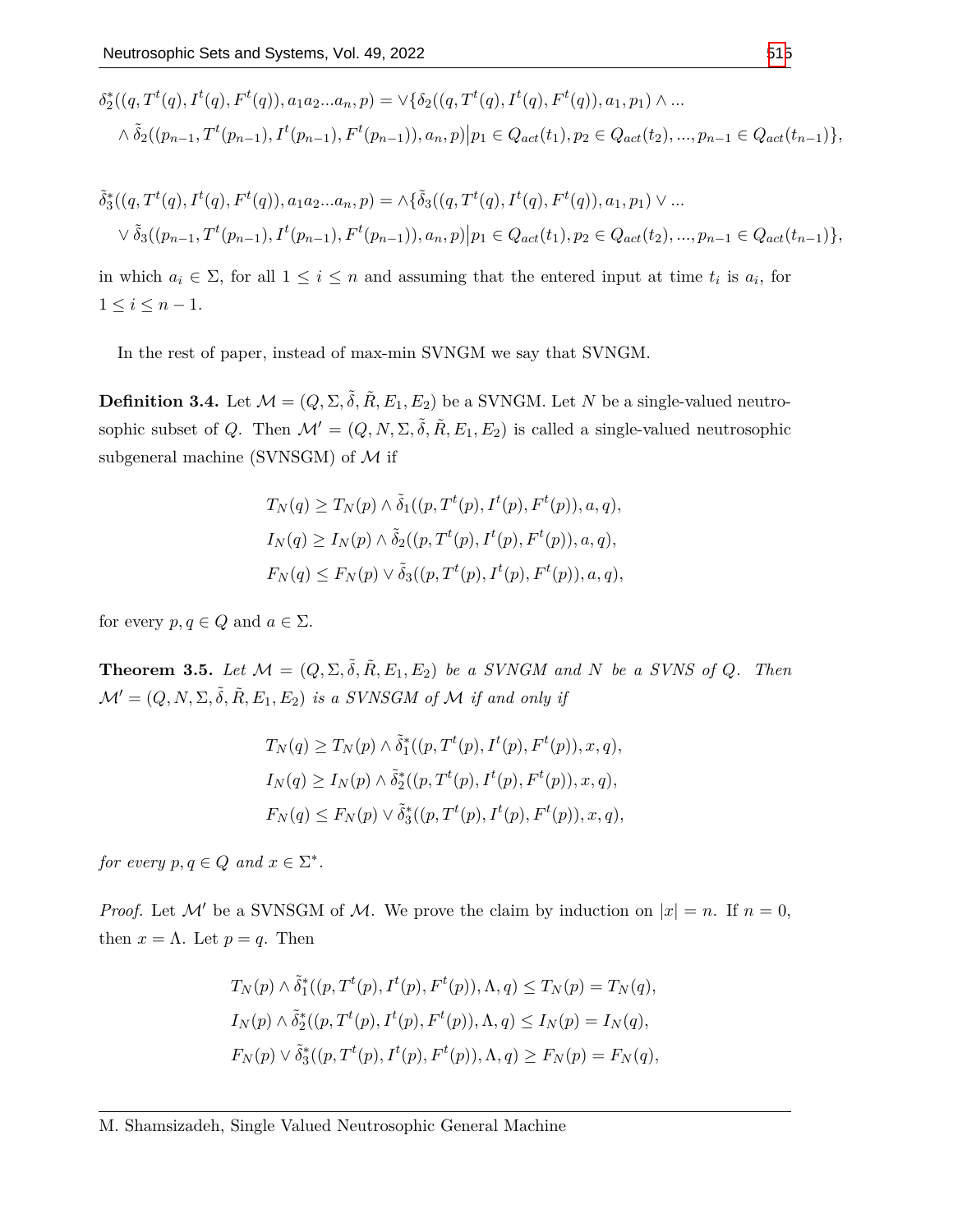for every  $p, q \in Q$  and  $x \in \Sigma^*$ . Now, let  $p \neq q$ . Then

$$
T_N(p) \wedge \tilde{\delta}_1^*(p, T^t(p), I^t(p), F^t(p)), \Lambda, q) = 0 \le T_N(q),
$$
  
\n
$$
I_N(p) \wedge \tilde{\delta}_2^*(p, T^t(p), I^t(p), F^t(p)), \Lambda, q) = 0 \le I_N(q),
$$
  
\n
$$
F_N(p) \vee \tilde{\delta}_3^*(p, T^t(p), I^t(p), F^t(p)), \Lambda, q) = 1 \ge F_N(q).
$$

So, the claim is true for  $n = 0$ . Now, let the claim holds for every  $y \in \Sigma^*$  such that  $|y| =$ *n* − 1, *n* ≥ 1. Let  $x = ya$ ,  $|y| = n - 1$ ,  $y \in \Sigma^*$  and  $a \in \Sigma$ . Then we have

$$
T_N(p) \wedge \tilde{\delta}_1^*((p, T^t(p), F^t(p), F^t(p)), x, q) = T_N(p) \wedge \tilde{\delta}_1^*((p, T^t(p), F^t(p)), ya, q)
$$
  
\n
$$
= T_N(p) \wedge (\vee \{\tilde{\delta}_1^*((p, T^t(p), F^t(p)), y, r)
$$
  
\n
$$
\wedge \tilde{\delta}_1^*((r, T^{t+n-1}(r), I^{t+n-1}(r), F^{t+n-1}(r)), a, q) | r \in Q \})
$$
  
\n
$$
= \vee \{T_N(p) \wedge \tilde{\delta}_1^*((p, T^t(p), I^t(p), F^t(p)), y, r) \wedge
$$
  
\n
$$
\tilde{\delta}_1^*((r, T^{t+n-1}(r), I^{t+n-1}(r), F^{t+n-1}(r)), a, q) | r \in Q \}
$$
  
\n
$$
\leq \vee \{T_N(r) \wedge \tilde{\delta}_1^*((r, T^{t+n-1}(r), I^{t+n-1}(r), F^{t+n-1}(r)), a, q) | r \in Q \}
$$
  
\n
$$
\leq T_N(q),
$$

$$
I_N(p) \wedge \tilde{\delta}_2^*((p, T^t(p), I^t(p), F^t(p)), x, q) = I_N(p) \wedge \tilde{\delta}_2^*((p, T^t(p), I^t(p), F^t(p)), ya, q)
$$
  
\n
$$
= I_N(p) \wedge \left( \vee \{ \tilde{\delta}_2^*((p, T^t(p), I^t(p), F^t(p)), y, r) \right.
$$
  
\n
$$
\wedge \tilde{\delta}_2^*((r, T^{t+n-1}(r), I^{t+n-1}(r), F^{t+n-1}(r)), a, q) | r \in Q \} \right)
$$
  
\n
$$
= \vee \{ I_N(p) \wedge \tilde{\delta}_2^*((p, T^t(p), I^t(p), F^t(p)), y, r) \right.
$$
  
\n
$$
\wedge \tilde{\delta}_2^*((r, T^{t+n-1}(r), I^{t+n-1}(r), F^{t+n-1}(r)), a, q) | r \in Q \}
$$
  
\n
$$
\leq \vee \{ I_N(r) \wedge \tilde{\delta}_2^*((r, T^{t+n-1}(r), I^{t+n-1}(r), F^{t+n-1}(r)), a, q) | r \in Q \}
$$
  
\n
$$
\leq I_N(q),
$$

$$
F_N(p) \vee \tilde{\delta}_3^*(p, T^t(p), I^t(p), F^t(p)), x, q) = F_N(p) \vee \tilde{\delta}_3^*(p, T^t(p), I^t(p), F^t(p)), ya, q)
$$
  
\n
$$
= F_N(p) \vee \left( \wedge \{ \tilde{\delta}_3^*(p, T^t(p), I^t(p), F^t(p)), y, r \right)
$$
  
\n
$$
\vee \tilde{\delta}_3^*((r, T^{t+n-1}(r), I^{t+n-1}(r), F^{t+n-1}(r)), a, q) | r \in Q \} \right)
$$
  
\n
$$
= \wedge \{ F_N(p) \vee \tilde{\delta}_3^*(p, T^t(p), I^t(p), F^t(p)), y, r \}
$$
  
\n
$$
\vee \tilde{\delta}_3^*((r, T^{t+n-1}(r), I^{t+n-1}(r), F^{t+n-1}(r)), a, q) | r \in Q \}
$$
  
\n
$$
\geq \wedge \{ F_N(r) \vee \tilde{\delta}_1^*((r, T^{t+n-1}(r), I^{t+n-1}(r), F^{t+n-1}(r)), a, q) | r \in Q \}
$$
  
\n
$$
\geq F_N(q).
$$

Hence, the claim holds.  $_\Box$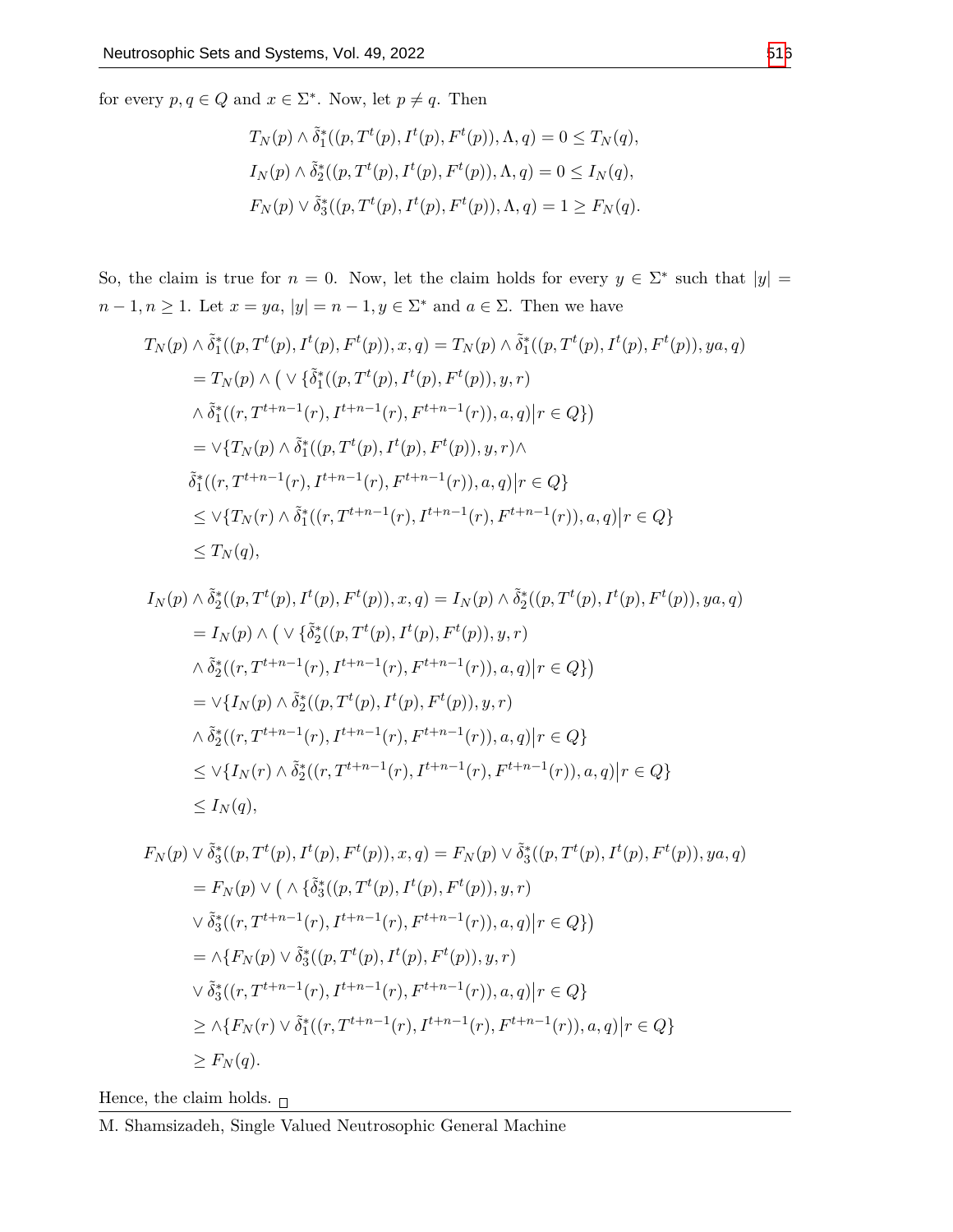<span id="page-8-0"></span>**Example 3.6.** Let  $Q = \{p_1, p_2\}, \Sigma = \{a, b\}, \tilde{R} = \{(p_1, 0.7, 0.8, 0.4), (p_2, 0.7, 0.8, 0.4)\},\$  $\delta(q, a, q') = (0.5, 0.6, 0.7),$  for every  $q, q' \in Q$ . Let  $N = \{(p_1, 0.6, 0.8, 0.6), (p_2, 0.5, 0.6, 0.7)\}.$ Then

$$
\tilde{\delta}_1^*((q_1, T^{t_0}(q_1), I^{t_0}(q_1), F^{t_0}(q_1)), a, q_2) = 0.7 \wedge 0.5 = 0.5
$$
  

$$
\tilde{\delta}_2^*((q_1, T^{t_0}(q_1), I^{t_0}(q_1), F^{t_0}(q_1)), a, q_2) = 0.8 \wedge 0.6 = 0.6
$$
  

$$
\tilde{\delta}_3^*((q_1, T^{t_0}(q_1), I^{t_0}(q_1), F^{t_0}(q_1)), a, q_2) = 0.4 \vee 0.7 = 0.4,
$$

so  $\tilde{\delta}((q_1, T^{t_0}(q_1), I^{t_0}(q_1), F^{t_0}(q_1)), a, q_2) = (0.5, 0.6, 0.7),$  for every  $q_1, q_2 \in Q$ . Then

$$
T_N(p_1) \wedge \tilde{\delta}_1^*((p_1, T^{t_0}(p_1), I^{t_0}(p_1), F^{t_0}(p_1)), a, p_2) = 0.5 = T_N(p_2)
$$
  
\n
$$
I_N(p_1) \wedge \tilde{\delta}_2^*((p_1, T^{t_0}(p_1), I^{t_0}(p_1), F^{t_0}(p_1)), a, p_2) = 0.6 = I_N(p_2)
$$
  
\n
$$
F_N(p_1) \vee \tilde{\delta}_3^*((p_1, T^{t_0}(p_1), I^{t_0}(p_1), F^{t_0}(p_1)), a, p_2) = 0.7 = F_N(p_2),
$$

and

$$
T_N(p_2) \wedge \tilde{\delta}_1^*((p_2, T^{t_0}(p_2), I^{t_0}(p_2), F^{t_0}(p_2)), a, p_1) = 0.5 \le T_N(p_1)
$$
  
\n
$$
I_N(p_2) \wedge \tilde{\delta}_2^*((p_2, T^{t_0}(p_2), I^{t_0}(p_2), F^{t_0}(p_2)), a, p_1) = 0.6 \le I_N(p_1)
$$
  
\n
$$
F_N(p_2) \vee \tilde{\delta}_3^*((p_2, T^{t_0}(p_2), I^{t_0}(p_2), F^{t_0}(p_2)), a, p_1) = 0.7 \ge F_N(p_1).
$$

Therefore,  $\mathcal{M}' = (Q, N, \Sigma, \tilde{\delta}, \tilde{R}, E_1, E_2)$  is a SVNSGM of  $\mathcal{M} = (Q, \Sigma, \tilde{\delta}, \tilde{R}, E_1, E_2)$ .

**Theorem 3.7.** Let  $\mathcal{M} = (Q, \Sigma, \tilde{\delta}, \tilde{R}, E_1, E_2)$  be a SVNGM and  $\mathcal{M}_1 = (Q, N_1, \Sigma, \tilde{\delta}, \tilde{R}, E_1, E_2)$  $and \mathcal{M} = (Q, N_2, \Sigma, \tilde{\delta}, \tilde{R}, E_1, E_2)$  *be two SVNSGM of M. Then the following hold:* 

(1)  $M_1$  ∪  $M_2$  =  $(Q, N_1$  ∪  $N_2, \Sigma, \tilde{\delta}, \tilde{R}, E_1, E_2)$  *is a SVNSGM of M, where* 

$$
N_1 \cup N_2 = (x, T_{N_1}(x) \vee T_{N_2}(x), I_{N_1}(x) \vee I_{N_2}(x), F_{N_1}(x) \wedge F_{N_2}(x)),
$$

 $(2)$   $\mathcal{M}_1 \cap \mathcal{M}_2 = (Q, N_1 \cap N_2, \Sigma, \tilde{\delta}, \tilde{R}, E_1, E_2)$  *is a SVNSGM of*  $\mathcal{M},$  where

$$
N_1 \cap N_2 = (x, T_{N_1}(x) \land T_{N_2}(x), I_{N_1}(x) \land I_{N_2}(x), F_{N_1}(x) \lor F_{N_2}(x)).
$$

*Proof.* The proofs 1 and 2 are clear.  $\Box$ 

**Definition 3.8.** Let  $\mathcal{M} = (Q, \Sigma, \tilde{\delta}, \tilde{R}, E_1, E_2)$  be a SVNGM and  $\mathcal{M}' = (Q, N, \Sigma, \tilde{\delta}, \tilde{R}, E_1, E_2)$ be a SVNSGM of *M*. Define the SVNS  $N_x$  of  $Q$ , for every  $x \in \Sigma^*$ , as follows:  $N_x(q) =$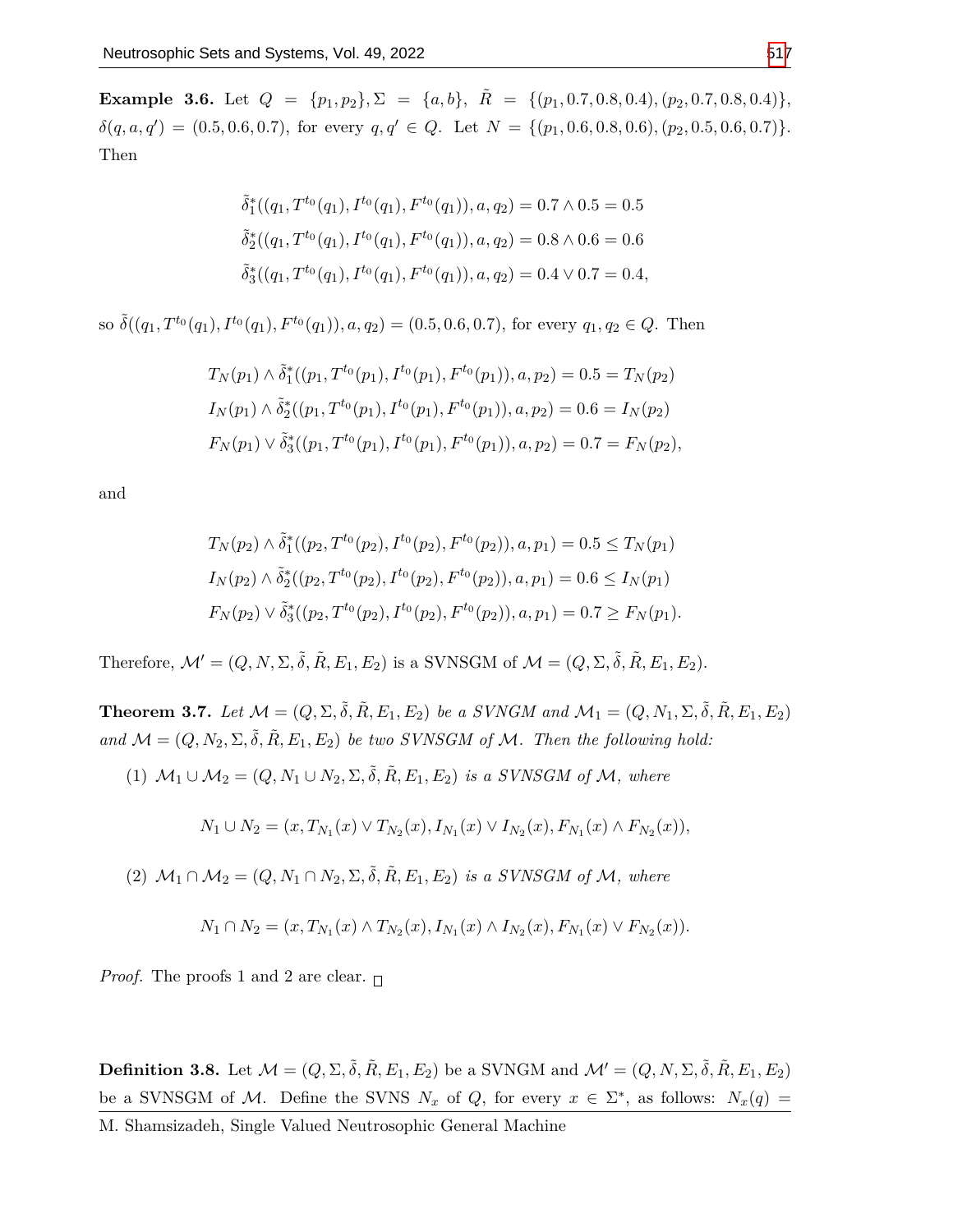$(q, T_{N_x}(q), I_{N_x}(q), F_{N_x}(q)),$  where

$$
T_{N_x}(q) = \bigvee_{p \in Q} T_N(p) \wedge \tilde{\delta}_1^*((p, T^t(p), I^t(p), F^t(p)), a, q),
$$
  
\n
$$
I_{N_x}(q) = \bigvee_{p \in Q} I_N(p) \wedge \tilde{\delta}_2^*((p, T^t(p), I^t(p), F^t(p)), a, q)
$$
  
\n
$$
F_{N_x}(q) = \bigwedge_{p \in Q} F_N(p) \vee \tilde{\delta}_3^*((p, T^t(p), I^t(p), F^t(p)), a, q),
$$

for every  $q \in Q$ .

**Theorem 3.9.** Let  $\mathcal{M} = (Q, \Sigma, \tilde{\delta}, \tilde{R}, E_1, E_2)$  be a SVNGM. Then for every SVNS N of Q and *for every*  $x, y \in \Sigma^*$ , we have  $(N_x)_y = N_{xy}$ .

*Proof.* Let *N* be a SVNS of *Q* and  $x, y \in \Sigma^*$ . We prove the claim by induction on  $|y| = n$ . Let *n* = 0. Then *y* = Λ. Let *q* ∈ *Q*. Then

$$
T_{(N_x)_{\Lambda}}(q) = \bigvee_{p \in Q} T_{N_x}(p) \wedge \tilde{\delta}_1^*((p, T^t(p), I^t(p), F^t(p)), \Lambda, q)
$$
  
\n
$$
= T_{N_x}(q) \wedge \tilde{\delta}_1^*((q, T^t(q), I^t(q), F^t(q)), \Lambda, q) = T_{N_x}(q),
$$
  
\n
$$
I_{(N_x)_{\Lambda}}(q) = \bigvee_{p \in Q} I_{N_x}(p) \wedge \tilde{\delta}_2^*((p, T^t(p), I^t(p), F^t(p)), \Lambda, q)
$$
  
\n
$$
= I_{N_x}(q) \wedge \tilde{\delta}_2^*((q, T^t(q), I^t(q), F^t(q)), \Lambda, q) = I_{N_x}(q),
$$
  
\n
$$
F_{(N_x)_{\Lambda}}(q) = \bigwedge_{p \in Q} F_{N_x}(p) \vee \tilde{\delta}_3^*((p, T^t(p), I^t(p), F^t(p)), \Lambda, q)
$$
  
\n
$$
= F_{N_x}(q) \vee \tilde{\delta}_3^*((q, T^t(q), I^t(q), F^t(q)), \Lambda, q) = F_{N_x}(q).
$$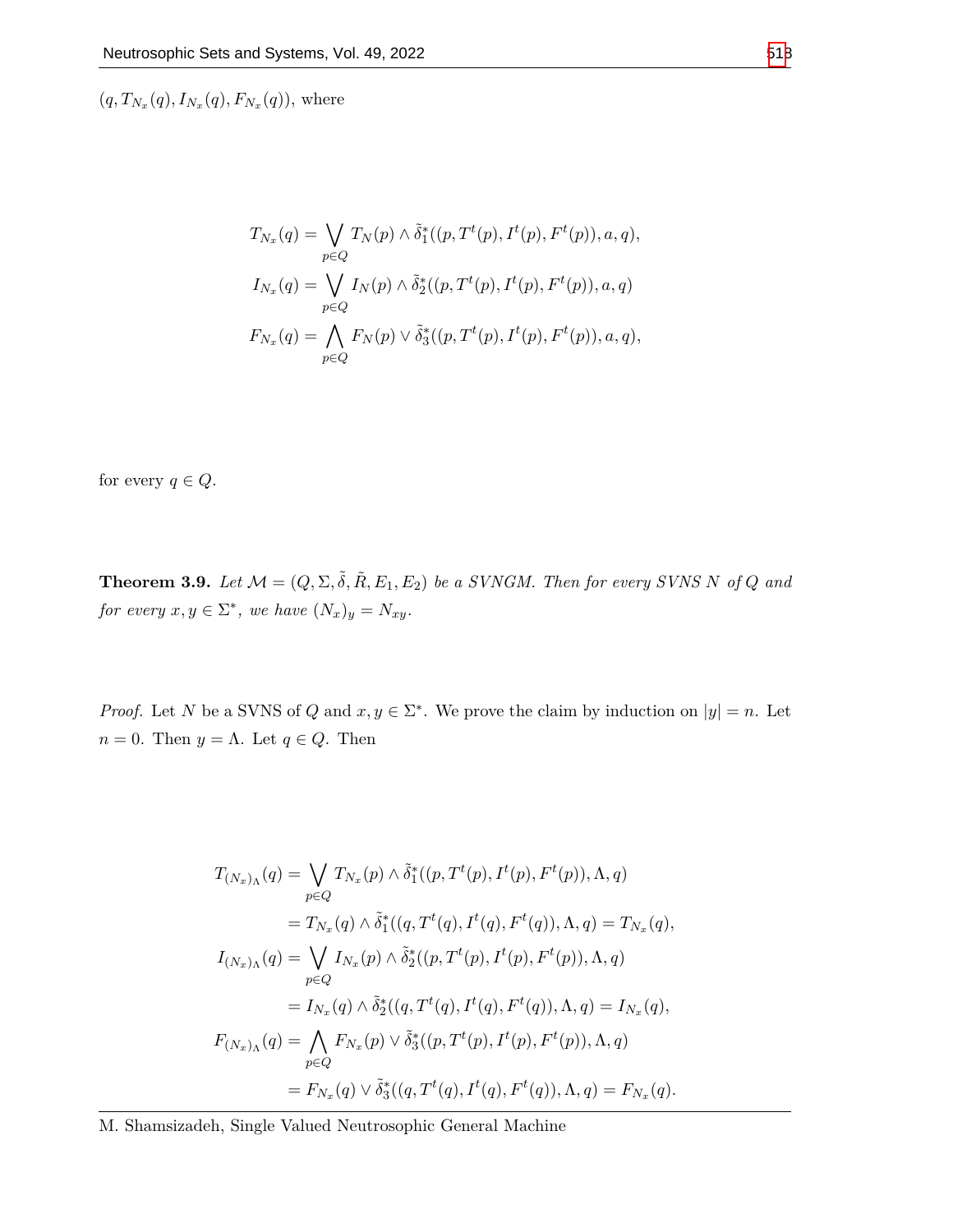Therefore,  $(N_x)$ <sub> $\Lambda$ </sub> =  $N_{x\Lambda}$ . Now, let the claim holds for every SVNS *N* and for every  $y \in \Sigma^*$ such that  $|y|=n-1, n\geq 1$ . Let  $y=wa$ , where  $w\in\Sigma^*$ ,  $|w|=n-1$  and  $a\in\Sigma$ . Then

$$
T_{N_{xy}}(q) = T_{N_{x(wa)}}(q)
$$
  
\n
$$
= T_{N_{(xw)a}}(q)
$$
  
\n
$$
= \bigvee_{p \in Q} T_{N_{xw}}(p) \wedge \tilde{\delta}_{1}^{*}((p, T^{t}(p), I^{t}(p), F^{t}(p)), a, q)
$$
  
\n
$$
= \bigvee_{p \in Q} \bigvee_{r \in Q} T_{N_{x}}(r) \wedge \tilde{\delta}_{1}^{*}((r, T^{t-n+1}(r), I^{t-n+1}(r), F^{t-n+1}(r)), w, p)
$$
  
\n
$$
\wedge \tilde{\delta}_{1}^{*}((p, T^{t}(p), I^{t}(p), F^{t}(p)), a, q)
$$
  
\n
$$
= \bigvee_{r \in Q} T_{N_{x}}(r) \wedge \bigvee_{p \in Q} (\tilde{\delta}_{1}^{*}((r, T^{t-n+1}(r), I^{t-n+1}(r), F^{t-n+1}(r)), w, p)
$$
  
\n
$$
\wedge \tilde{\delta}_{1}^{*}((p, T^{t}(p), I^{t}(p), F^{t}(p)), a, q))
$$
  
\n
$$
= \bigvee_{r \in Q} T_{N_{x}}(r) \wedge \tilde{\delta}_{1}^{*}((r, T^{t-n+1}(r), I^{t-n+1}(r), F^{t-n+1}(r)), wa, r)
$$
  
\n
$$
= T_{N_{x(wa)}}(q),
$$

and

$$
I_{N_{xy}}(q) = I_{N_{x(wa)}}(q)
$$
  
\n
$$
= I_{N_{(xw)a}}(q)
$$
  
\n
$$
= \bigvee_{p \in Q} I_{N_{xw}}(p) \wedge \tilde{\delta}_{2}^{*}((p, T^{t}(p), I^{t}(p), F^{t}(p)), a, q)
$$
  
\n
$$
= \bigvee_{p \in Q} \bigvee_{r \in Q} I_{N_{x}}(r) \wedge \tilde{\delta}_{2}^{*}((r, T^{t-n+1}(r), I^{t-n+1}(r), F^{t-n+1}(r)), w, p)
$$
  
\n
$$
\wedge \tilde{\delta}_{2}^{*}((p, T^{t}(p), I^{t}(p), F^{t}(p)), a, q)
$$
  
\n
$$
= \bigvee_{r \in Q} I_{N_{x}}(r) \wedge \bigvee_{p \in Q} (\tilde{\delta}_{2}^{*}((r, T^{t-n+1}(r), I^{t-n+1}(r), F^{t-n+1}(r)), w, p)
$$
  
\n
$$
\wedge \tilde{\delta}_{2}^{*}((p, T^{t}(p), I^{t}(p), F^{t}(p)), a, q))
$$
  
\n
$$
= \bigvee_{r \in Q} I_{N_{x}}(r) \wedge \tilde{\delta}_{2}^{*}((r, T^{t-n+1}(r), I^{t-n+1}(r), F^{t-n+1}(r)), wa, r)
$$
  
\n
$$
= I_{N_{x(wa)}}(q),
$$

similarly,  $F_{N_{xy}}(q) = I_{(N_x)y}(q)$ , for every  $q \in Q$ . Hence, the claim holds.

**Definition 3.10.** Let *A* and *B* be two SVNS of *Q*. Then  $A \subseteq B$  if and only if for every  $q \in Q$ ,  $T_A(q) \le T_B(q), I_A(q) \le I_B(q)$  and  $F_A(q) \ge F_B(q)$ .

<span id="page-10-0"></span>**Theorem 3.11.** Let  $\mathcal{M} = (Q, \Sigma, \tilde{\delta}, \tilde{R}, E_1, E_2)$  be a SVNGM and  $\mathcal{M}' = (Q, N, \Sigma, \tilde{\delta}, \tilde{R}, E_1, E_2)$ *be a SVNSGM of M*. Then *M' is a SVNSGM of M if and only if*  $N_x \subseteq N$ *, for every*  $x \in \Sigma^*$ .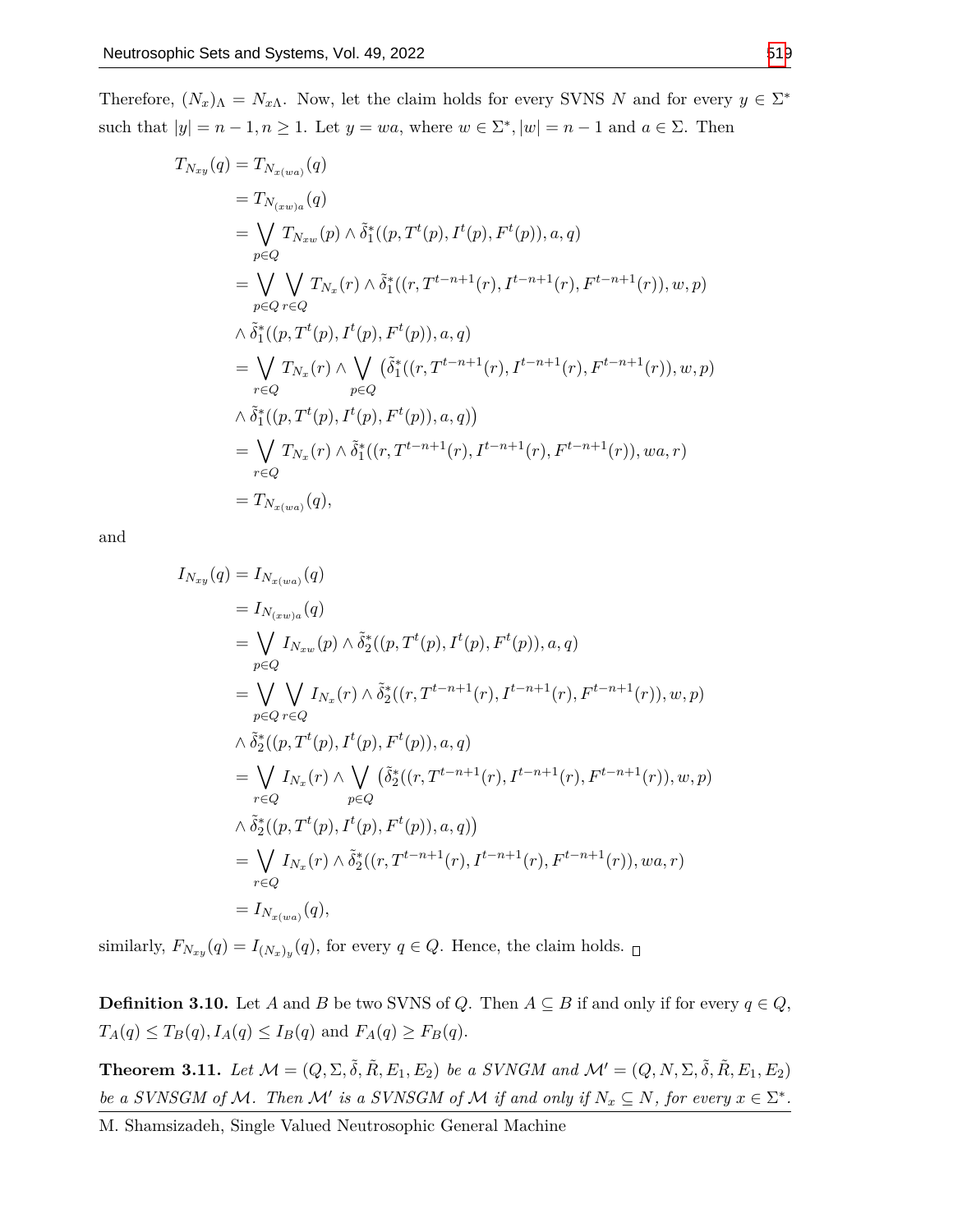*Proof.* Let  $\mathcal{M}'$  be a SVNSGM of  $\mathcal{M}$ . For every  $x \in \Sigma^*$  and  $q \in Q$ , we have

$$
T_{N_x}(q) = \bigvee_{p \in Q} T_N(p) \wedge \tilde{\delta}_1^*((p, T^t(p), I^t(p), F^t(p)), x, q) \le T_N(q),
$$
  

$$
I_{N_x}(q) = \bigvee_{p \in Q} I_N(p) \wedge \tilde{\delta}_2^*((p, T^t(p), I^t(p), F^t(p)), x, q) \le I_N(q),
$$

and

$$
F_{N_x}(q) = \bigwedge_{p \in Q} F_N(p) \vee \tilde{\delta}_3^*((p, T^t(p), I^t(p), F^t(p)), x, q) \ge F_N(q).
$$

So,  $N_x \subseteq N$ . Now, let  $N_x \subseteq N$ , for every  $x \in \Sigma^*$ . Then for every  $x \in \Sigma^*$  and  $q \in Q$ , we have

$$
T_N(q) \ge T_{N_x}(q) = \bigvee_{p \in Q} T_N(p) \wedge \tilde{\delta}_1^*((p, T^t(p), I^t(p), F^t(p)), x, q)
$$
  
\n
$$
\ge T_N(p) \wedge \tilde{\delta}_1^*((p, T^t(p), I^t(p), F^t(p)), x, q),
$$
  
\n
$$
I_N(q) \ge I_{N_x}(q) = \bigvee_{p \in Q} I_N(p) \wedge \tilde{\delta}_2^*((p, T^t(p), I^t(p), F^t(p)), x, q)
$$
  
\n
$$
\ge I_N(p) \wedge \tilde{\delta}_2^*((p, T^t(p), I^t(p), F^t(p)), x, q),
$$

and

$$
F_N(q) \le F_{N_x}(q) = \bigwedge_{p \in Q} F_N(p) \vee \tilde{\delta}_3^*((p, T^t(p), I^t(p), F^t(p)), x, q)
$$
  

$$
\le F_N(p) \vee \tilde{\delta}_3^*((p, T^t(p), I^t(p), F^t(p)), x, q),
$$

for every  $p \in Q$ . Hence,  $\mathcal{M}' = (Q, N, \Sigma, \tilde{\delta}, \tilde{R}, E_1, E_2)$  is a SVNSGM of  $\mathcal{M}$ .

**Definition 3.12.** Let  $\mathcal{M} = (Q, \Sigma, \tilde{\delta}, \tilde{R}, E_1, E_2)$  be a SVNGM,  $t \in (0, 1]$  and  $q \in Q$ . Define the SVNS  $q_t \Sigma$  by  $q_t \Sigma = (p, T_{q_t \Sigma}(p), I_{q_t \Sigma}(p), F_{q_t \Sigma}(p))$ , where

$$
T_{q_t\Sigma}(p) = \bigvee_{a \in \Sigma} t \wedge \tilde{\delta}_1((q, T^t(q), I^t(q), F^t(q)), a, p),
$$
  
\n
$$
I_{q_t\Sigma}(p) = \bigvee_{a \in \Sigma} t \wedge \tilde{\delta}_2((q, T^t(q), I^t(q), F^t(q)), a, p),
$$
  
\n
$$
F_{q_t\Sigma}(p) = \bigwedge_{a \in \Sigma} t \vee \tilde{\delta}_3((q, T^t(q), I^t(q), F^t(q)), a, p),
$$

for every  $p \in Q$ .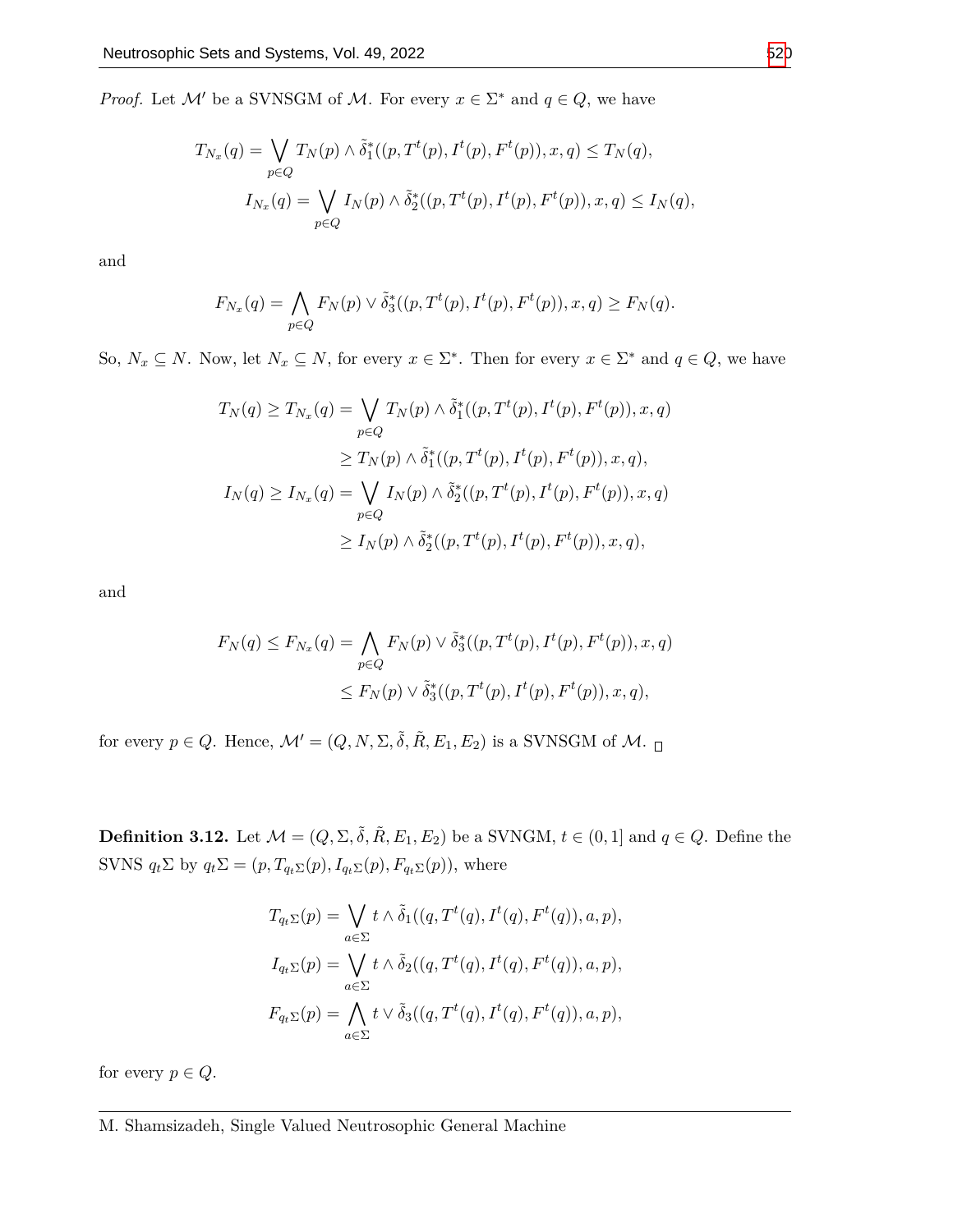**Definition 3.13.** Let  $\mathcal{M} = (Q, \Sigma, \tilde{\delta}, \tilde{R}, E_1, E_2)$  be a SVNGM and  $t \in (0, 1]$ . For every  $q \in Q$ define the SVNS  $q_t \Sigma^*$  by  $q_t \Sigma^* = (p, T_{q_t \Sigma^*}(p), I_{q_t \Sigma^*}(p), F_{q_t \Sigma^*}(p))$ , where

$$
T_{q_t \Sigma^*}(p) = \bigvee_{y \in \Sigma^*} t \wedge \tilde{\delta}_1^*((q, T^t(q), I^t(q), F^t(q)), y, p),
$$
  
\n
$$
I_{q_t \Sigma^*}(p) = \bigvee_{y \in \Sigma^*} t \wedge \tilde{\delta}_2^*((q, T^t(q), I^t(q), F^t(q)), y, p),
$$
  
\n
$$
F_{q_t \Sigma^*}(p) = \bigwedge_{y \in \Sigma^*} t \vee \tilde{\delta}_3^*((q, T^t(q), I^t(q), F^t(q)), y, p),
$$

for every  $p \in Q$ .

**Theorem 3.14.** Let  $\mathcal{M} = (Q, \Sigma, \tilde{\delta}, \tilde{R}, E_1, E_2)$  be a SVNGM and  $t \in (0, 1]$ . Then  $\mathcal{M} =$  $(Q, q_t \Sigma^*, \Sigma, \tilde{\delta}, \tilde{R}, E_1, E_2)$  *is a SVNSGM of M*.

*Proof.* Let  $p' \in Q$  and  $x \in \Sigma^*$ . First we show that  $(q_t \Sigma^*)_x \subseteq q_t \Sigma^*$ .

$$
T_{(q_t\Sigma^*)_x}(p') = \bigvee_{p \in Q} T_{q_t\Sigma^*}(p) \wedge \tilde{\delta}_1^*((p, T^t(p), I^t(p), F^t(p)), x, p')
$$
  
\n
$$
= \bigvee_{p \in Q} (\bigvee_{y \in \Sigma^*} t \wedge \tilde{\delta}_1^*((q, T^{t-|y|}(q), I^{t-|y|}(q), F^{t-|y|}(q)), y, p)
$$
  
\n
$$
\wedge \tilde{\delta}_1^*((p, T^t(p), I^t(p), F^t(p)), x, p'))
$$
  
\n
$$
= \bigvee_{y \in \Sigma^*} t \wedge \tilde{\delta}_1^*((q, T^{t-|y|}(q), I^{t-|y|}(q), F^{t-|y|}(q)), yx, p')
$$
  
\n
$$
\leq \bigvee_{w \in \Sigma^*} t \wedge \tilde{\delta}_1^*((q, T^{t-|y|}(q), I^{t-|y|}(q), F^{t-|y|}(q)), w, p')
$$
  
\n
$$
= T_{q_t\Sigma^*}(p'),
$$

$$
I_{(q_t \Sigma^*)x}(p') = \bigvee_{p \in Q} I_{q_t \Sigma^*}(p) \wedge \tilde{\delta}_2^*((p, T^t(p), I^t(p), F^t(p)), x, p')
$$
  
\n
$$
= \bigvee_{p \in Q} (\bigvee_{y \in \Sigma^*} t \wedge \tilde{\delta}_2^*((q, T^{t-|y|}(q), I^{t-|y|}(q), F^{t-|y|}(q)), y, p)
$$
  
\n
$$
\wedge \tilde{\delta}_2^*((p, T^t(p), I^t(p), F^t(p)), x, p'))
$$
  
\n
$$
= \bigvee_{y \in \Sigma^*} t \wedge \tilde{\delta}_2^*((q, T^{t-|y|}(q), I^{t-|y|}(q), F^{t-|y|}(q)), yx, p')
$$
  
\n
$$
\leq \bigvee_{w \in \Sigma^*} t \wedge \tilde{\delta}_2^*((q, T^{t-|y|}(q), I^{t-|y|}(q), F^{t-|y|}(q)), w, p')
$$

M. Shamsizadeh, Single Valued Neutrosophic General Machine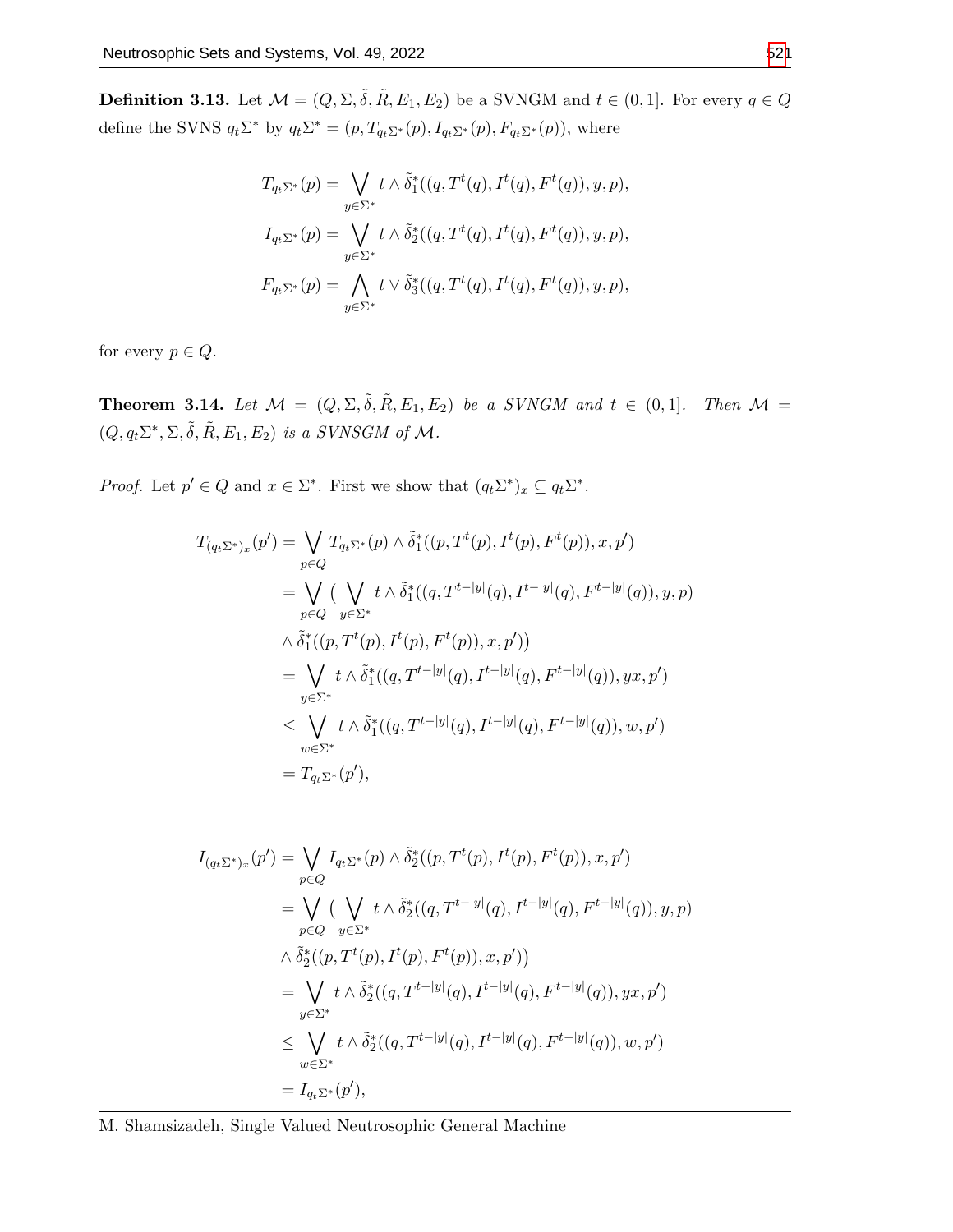$$
F_{(q_t \Sigma^*)x}(p') = \bigwedge_{p \in Q} F_{q_t \Sigma^*}(p) \vee \tilde{\delta}^*_3((p, T^t(p), I^t(p), F^t(p)), x, p')
$$
  
\n
$$
= \bigwedge_{p \in Q} (\bigwedge_{y \in \Sigma^*} t \vee \tilde{\delta}^*_3((q, T^{t-|y|}(q), I^{t-|y|}(q), F^{t-|y|}(q)), y, p)
$$
  
\n
$$
\vee \tilde{\delta}^*_3((p, T^t(p), I^t(p), F^t(p)), x, p'))
$$
  
\n
$$
= \bigwedge_{y \in \Sigma^*} t \vee \tilde{\delta}^*_3((q, T^{t-|y|}(q), I^{t-|y|}(q), F^{t-|y|}(q)), yx, p')
$$
  
\n
$$
\geq \bigwedge_{w \in \Sigma^*} t \vee \tilde{\delta}^*_3((q, T^{t-|y|}(q), I^{t-|y|}(q), F^{t-|y|}(q)), w, p')
$$
  
\n
$$
= F_{q_t \Sigma^*}(p'),
$$

Therefore,  $(q_t \Sigma^*)_x \subseteq q_t \Sigma^*$ . Then by Theorem [3.11](#page-10-0), M' is a SVNSGM of M.

**Theorem 3.15.** Let  $\mathcal{M} = (Q, \Sigma, \tilde{\delta}, \tilde{R}, E_1, E_2)$  be a SVNGM and N ba a SVNS of Q. Then *the following assertions are equivalent:*

- (1)  $\mathcal{M}' = (Q, N, \Sigma, \tilde{\delta}, \tilde{R}, E_1, E_2)$  *is a SVNSGM of*  $\mathcal{M},$  $(2)$   $q_t \Sigma^* \subseteq N$ *, for every*  $q_t \subseteq N$ *, where*  $q \in Q$  *and*  $t \in (0,1]$ *,*
- (3)  $q_t \Sigma \subseteq N$ *, for every*  $q_t \subseteq N$ *, where*  $q \in Q$  *and*  $t \in (0,1]$ *,*

*Proof.* 1  $\rightarrow$  2*.* Let  $q_t \subseteq N$ , where  $q \in Q$  and  $t \in (0,1]$ . Let  $p \in Q$  and  $y \in \Sigma^*$ . Then

$$
\begin{aligned} \tilde{\delta}_1^*((q, T^t(q), I^t(q), F^t(q)), y, p) \wedge t &= \tilde{\delta}_1^*((q, T^t(q), I^t(q), F^t(q)), y, p) \wedge T_{(q_t)\Lambda}(q) \\ &\leq \tilde{\delta}_1^*((q, T^t(q), I^t(q), F^t(q)), y, p) \wedge T_N(q) \\ &\leq T_N(p), \end{aligned}
$$

$$
\begin{aligned} \tilde{\delta}_2^*((q, T^t(q), I^t(q), F^t(q)), y, p) \wedge t &= \tilde{\delta}_2^*((q, T^t(q), I^t(q), F^t(q)), y, p) \wedge I_{(q_t)\Lambda}(q) \\ &\le \tilde{\delta}_2^*((q, T^t(q), I^t(q), F^t(q)), y, p) \wedge I_N(q) \\ &\le I_N(p), \end{aligned}
$$

$$
\begin{aligned} \tilde{\delta}_3^*((q, T^t(q), I^t(q), F^t(q)), y, p) \vee t &= \tilde{\delta}_3^*((q, T^t(q), I^t(q), F^t(q)), y, p) \vee F_{(q_t)\Lambda}(q) \\ &\geq \tilde{\delta}_3^*((q, T^t(q), I^t(q), F^t(q)), y, p) \vee F_N(q) \\ &\geq F_N(p). \end{aligned}
$$

Therefore,  $q_t \Sigma^* \subseteq N$ .

 $2 \rightarrow 3$ . It is clear.

3  $\rightarrow$  1. Let  $p, q \in Q$  and  $a \in \Sigma$ . If  $T_N(q) = 0$  or  $\tilde{\delta}_1^*((q, T^t(q), I^t(q), F^t(q)), a, p) =$ 0, then  $T_N(p) \geq T_N(q) \wedge \tilde{\delta}_1^*((q, T^t(q), I^t(q), F^t(q)), a, p)$ . Also, if  $I_N(q) = 0$  or  $\tilde{\delta}_2^*((q,T^t(q),I^t(q),F^t(q)),a,p) = 0$ , then  $I_N(p) \geq I_N(q) \wedge \tilde{\delta}_2^*((q,T^t(q),I^t(q),F^t(q)),a,p)$ and if  $F_N(q) = 1$  or  $\tilde{\delta}_3^*((q, T^t(q), I^t(q), F^t(q)), a, p) = 1$ , then  $F_N(p) \leq F_N(q) \vee$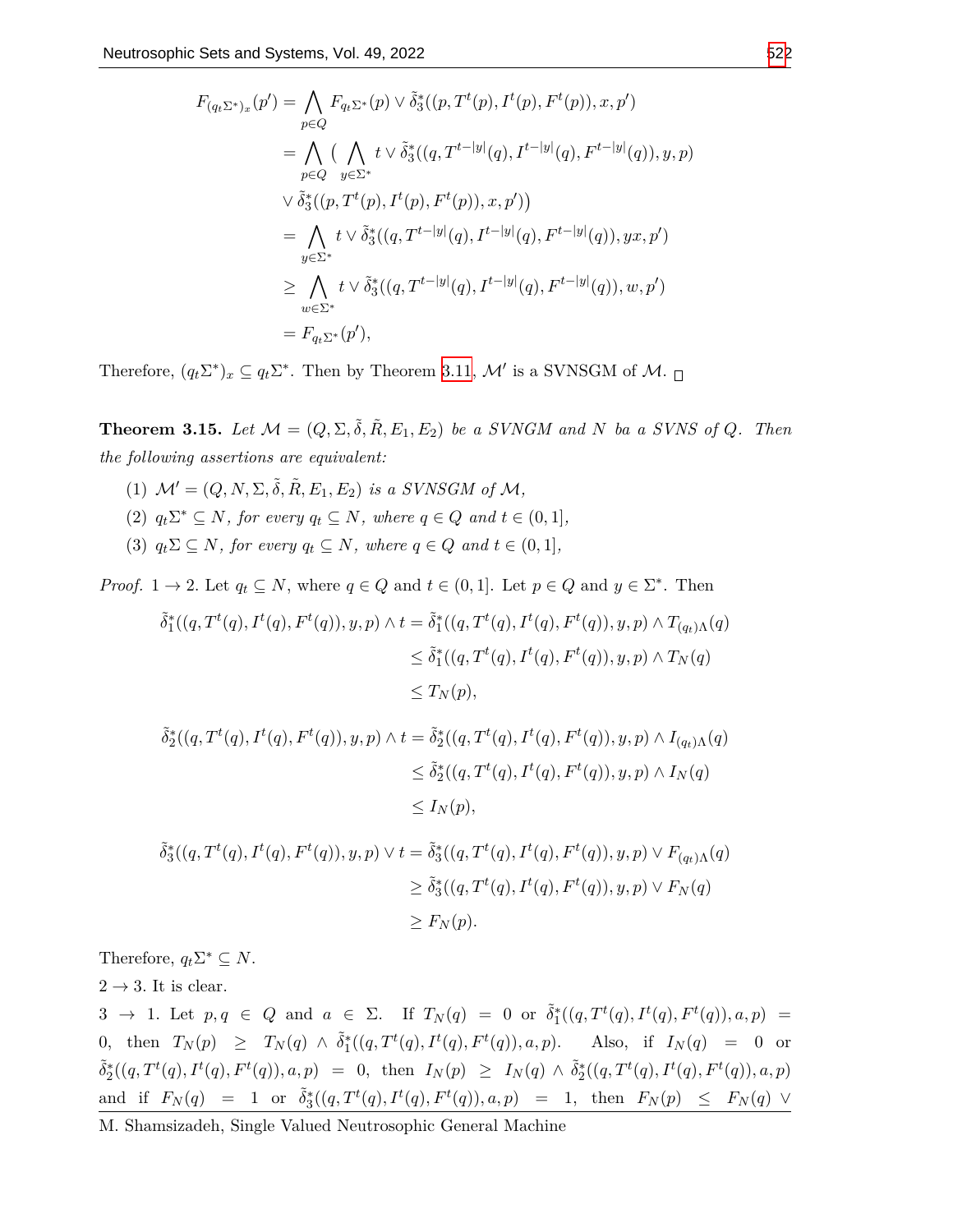$\tilde{\delta}_3^*((q,T^t(q),I^t(q),F^t(q)),a,p).$  Now, let  $T_N(q) = t$  and  $\tilde{\delta}_1^*((q,T^t(q),I^t(q),F^t(q)),a,p) \neq 0.$ Then

$$
T_N(p) \ge T_{q_t \Sigma}(p) = \bigvee_{y \in \Sigma} t \wedge \tilde{\delta}_1^*((q, T^t(q), I^t(q), F^t(q)), y, p)
$$
  
\n
$$
\ge t \wedge \tilde{\delta}_1^*((q, T^t(q), I^t(q), F^t(q)), y, p)
$$
  
\n
$$
= T_N(q) \wedge \tilde{\delta}_1^*((q, T^t(q), I^t(q), F^t(q)), y, p),
$$

also, let  $I_N(q) = t$  and  $\tilde{\delta}_2^*((q, T^t(q), I^t(q), F^t(q)), a, p) \neq 0$ . Then

$$
I_N(p) \ge I_{q_t\Sigma}(p) = \bigvee_{y \in \Sigma} t \wedge \tilde{\delta}_2^*((q, T^t(q), I^t(q), F^t(q)), y, p)
$$
  
\n
$$
\ge t \wedge \tilde{\delta}_2^*((q, T^t(q), I^t(q), F^t(q)), y, p)
$$
  
\n
$$
= I_N(q) \wedge \tilde{\delta}_2^*((q, T^t(q), I^t(q), F^t(q)), y, p),
$$

and if  $F_N(q) = t \neq 1$  and  $\tilde{\delta}_1^*(q, T^t(q), I^t(q), F^t(q)), a, p) \neq 1$ , then

$$
F_N(p) \le F_{q_t \Sigma}(p) = \bigwedge_{y \in \Sigma} t \vee \tilde{\delta}_3^*((q, T^t(q), I^t(q), F^t(q)), y, p)
$$
  

$$
\le t \vee \tilde{\delta}_3^*((q, T^t(q), I^t(q), F^t(q)), y, p)
$$
  

$$
= F_N(q) \vee \tilde{\delta}_3^*((q, T^t(q), I^t(q), F^t(q)), y, p).
$$

Hence, *M′* is a SVNSGM of *M*.

**Definition 3.16.** Let  $M_1 = (Q_1, \Sigma_1, \tilde{\delta}, R, E_1, E_2)$  and  $M_2 = (Q_2, \Sigma_2, \tilde{\delta}', R, E_1, E_2)$  be two SVNGM. A pair  $(f, g)$  of mappings  $f: Q_1 \to Q_2$  and  $g: \Sigma_1 \to \Sigma_2$  is called a homomorphism, written  $(f, g) : \mathcal{M}_1 \to \mathcal{M}_2$  if

$$
(1) \ \tilde{\delta}^*_1((q, T^t(q), I^t(q), F^t(q)), a, p) \leq \tilde{\delta}'^*_1((f(q), T^t(f(q)), I^t(f(q)), F^t(f(q))), g(a), f(p)),
$$

- (2)  $\tilde{\delta}_2^*((q, T^t(q), I^t(q), F^t(q)), a, p) \leq \tilde{\delta}_2'^*((f(q), T^t(f(q)), I^t(f(q)), F^t(f(q))), g(a), f(p)),$
- (3)  $\tilde{\delta}_3^*((q, T^t(q), I^t(q), F^t(q)), a, p) \geq \tilde{\delta}_3'^*((f(q), T^t(f(q)), I^t(f(q)), F^t(f(q))), g(a), f(p)),$
- (4) for every  $(q, T(q), I(q), F(q)) \in \tilde{R}$ , we have  $T(f(q)) \geq T(q), I(f(q)) \geq I(q)$  and  $F(f(q)) \leq F(q)$ ,

for every  $p, q \in Q_1$  and  $x \in \Sigma_1$ . The pair  $(f, g)$  is called strong homomorphism if

(1)

$$
\tilde{\delta}'_1^*((f(q), T^t(f(q)), I^t(f(q)), F^t(f(q))), g(a), f(p))
$$
  
=  $\bigvee \{ \tilde{\delta}_1^*((q, T^t(q), I^t(q), F^t(q)), a, r) | r \in Q_1, f(r) = f(p) \},$ 

M. Shamsizadeh, Single Valued Neutrosophic General Machine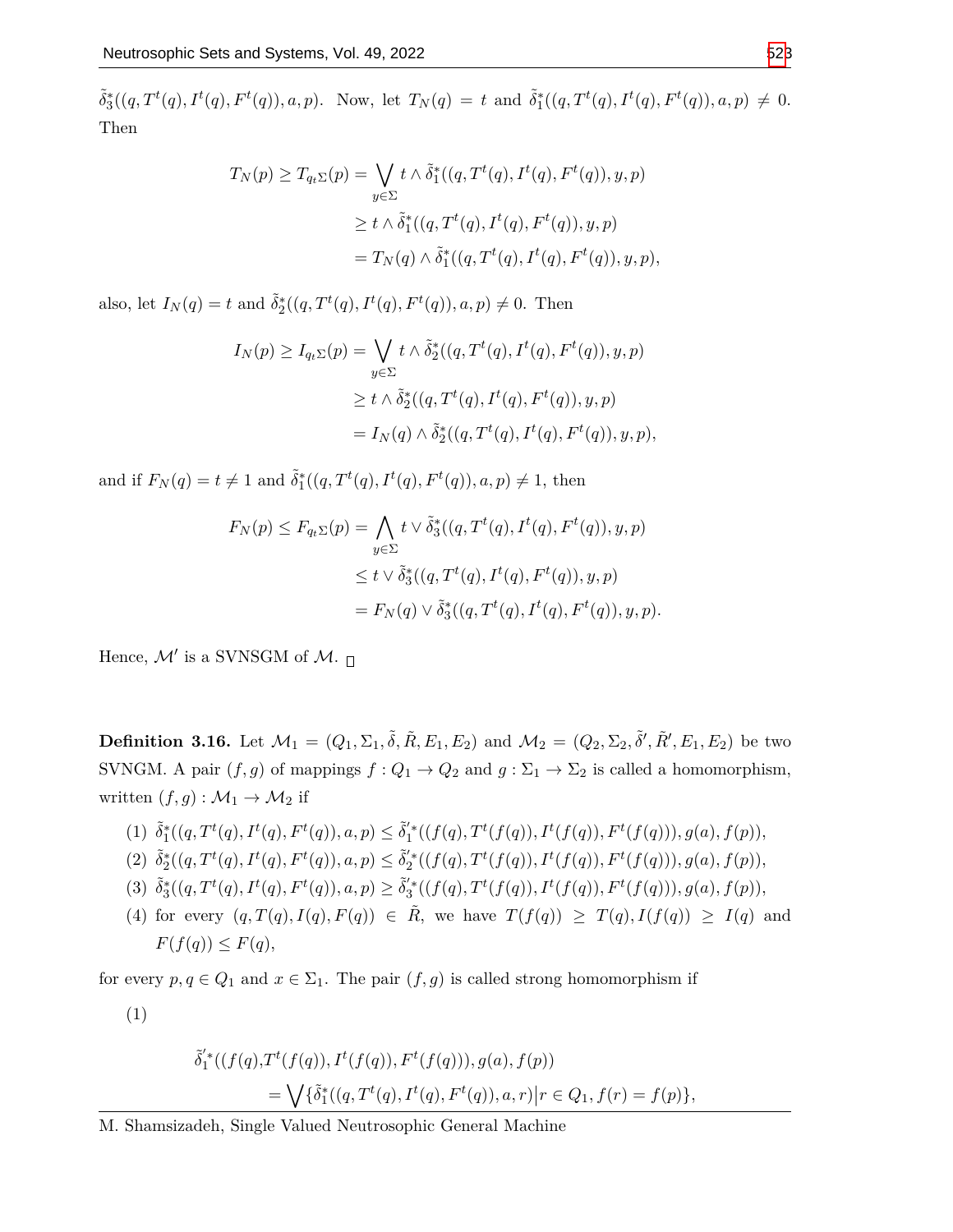(2)

$$
\begin{aligned}\n\tilde{\delta}_2^{\prime\ast}((f(q), T^t(f(q)), I^t(f(q)), F^t(f(q))), g(a), f(p)) \\
&= \bigvee \{ \tilde{\delta}_2^*( (q, T^t(q), I^t(q), F^t(q)), a, r) \big| r \in Q_1, f(r) = f(p) \},\n\end{aligned}
$$

(3)

$$
\tilde{\delta}'_3^*((f(q), T^t(f(q)), I^t(f(q)), F^t(f(q))), g(a), f(p))
$$
  
=  $\bigwedge \{ \tilde{\delta}_3^*((q, T^t(q), I^t(q), F^t(q)), a, r) | r \in Q_1, f(r) = f(p) \},$ 

(4) for every  $(q, T(q), I(q), F(q)) \in \tilde{R}$ , we have  $(f(q), T(f(q)), I(f(q)), F(f(q))) \in \tilde{R}'$ ,

where  $p, q \in Q_1$  and  $x \in \Sigma_1$ .

**Definition 3.17.** Let  $M_1 = (Q_1, \Sigma_1, \tilde{\delta}, R, E_1, E_2)$  and  $M_2 = (Q_2, \Sigma_2, \tilde{\delta}', R, E_1, E_2)$  be two SVNGM. Let  $(f, g) : \mathcal{M}_1 \to \mathcal{M}_2$  be a homomorphism and *N* be a SVNS of  $Q_1$ . Define the SVNS  $f(N)$  of  $Q_2$  as follows:

$$
T_{f(N)}(q') = \begin{cases} \sqrt{\{T_N(q) \ | \ q \in Q_1, f(q) = q'\} & \text{if } f^{-1}(q') \neq \emptyset \\ 0 & f^{-1}(q') = \emptyset \end{cases},
$$

$$
I_{f(N)}(q') = \begin{cases} \sqrt{\{I_N(q) \ | q \in Q_1, f(q) = q'\} & \text{if } f^{-1}(q') \neq \emptyset \\ 0 & f^{-1}(q') = \emptyset \end{cases}
$$

*,*

$$
F_{f(N)}(q') = \begin{cases} \bigwedge \{ F_N(q) \big| q \in Q_1, f(q) = q' \} & \text{if } f^{-1}(q') \neq \emptyset \\ 0 & f^{-1}(q') = \emptyset \end{cases}
$$

for every  $q' \in Q_2$ .

<span id="page-15-0"></span>**Theorem 3.18.** Let  $\mathcal{M}_1 = (Q_1, \Sigma, \tilde{\delta}, \tilde{R}, E_1, E_2)$  and  $\mathcal{M}_2 = (Q_2, \Sigma, \tilde{\delta}', \tilde{R}', E_1, E_2)$  be *two SVNGM and*  $f : \mathcal{M}_1 \rightarrow \mathcal{M}_2$  *be an onto strong homomorphism.* If  $\mathcal{M}'_1$  =  $(Q_1, N, \Sigma, \tilde{\delta}, \tilde{R}, E_1, E_2)$  is a SVNSGM of  $\mathcal{M}_1$ , then  $\mathcal{M}'_2 = (Q_2, f(N), \Sigma, \tilde{\delta}', \tilde{R}', E_1, E_2)$  is a *SVNSGM of M*2*.*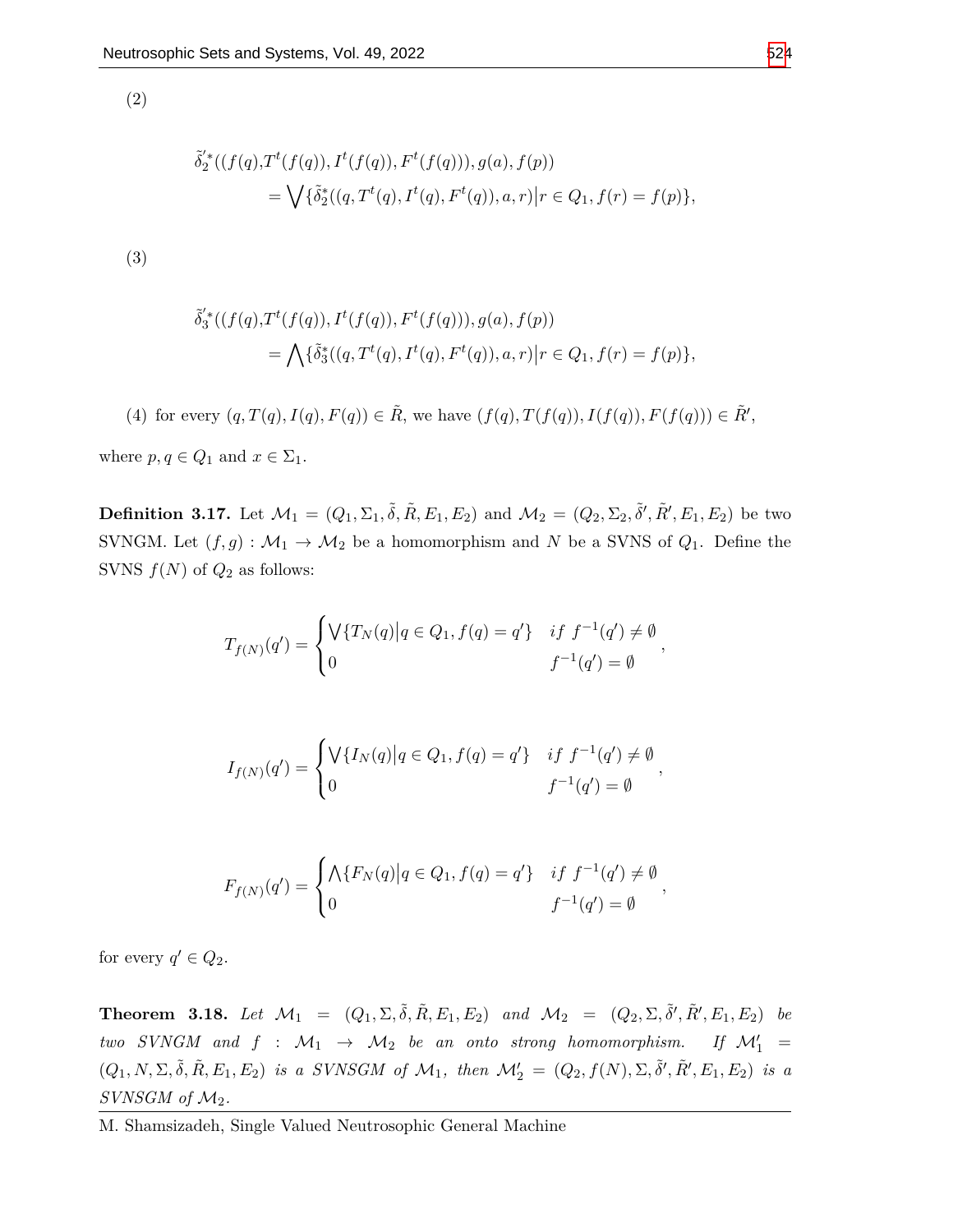Proof. Let 
$$
p, q \in Q_1, p', q' \in Q_2, a \in X
$$
 and  $f(p) = p'$  and  $f(q) = q'$ . Then  
\n
$$
T_{f(N)}(p') \wedge \tilde{\delta}_1^*(p', T^t(p'), I^t(p'), F^t(p')), a, q')
$$
\n
$$
= (\sqrt{\{T_N(p)|p \in Q_1, f(p) = p'\}}) \wedge \tilde{\delta}_1^*(p', T^t(p'), I^t(p'), F^t(p')), a, q')
$$
\n
$$
= \sqrt{\{T_N(p) \wedge \tilde{\delta}_1^*(p', T^t(p'), I^t(p'), F^t(p')), a, q')|p \in Q_1, f(p) = p'\}}
$$
\n
$$
= \sqrt{\{T_N(p) \wedge \tilde{\delta}_1^*(f(p), T^t(f(p)), I^t(f(p)), F^t(f(p))), a, f(q))|p \in Q_1, f(p) = p'\}}
$$
\n
$$
= \sqrt{\{T_N(p) \wedge \sqrt{\{\tilde{\delta}_1^*(p, T^t(p), I^t(p), F^t(p)), a, r\}|p, r \in Q_1, f(p) = p', f(r) = f(q)\}}
$$
\n
$$
= \sqrt{\{\sqrt{\{T_N(p) \wedge \tilde{\delta}_1^*(p, T^t(p), I^t(p), F^t(p)), a, r\}|r \in Q_1, f(r) = f(q)\}}|p \in Q_1, f(p) = p' \}
$$
\n
$$
\leq \sqrt{\{\sqrt{\{T_N(r)|r \in Q_1, f(r) = f(q)\}|p \in Q_1, f(p) = p'\}}
$$
\n
$$
= \sqrt{\{T_{f(N)}(q')|p \in Q_1, f(p) = p'\}}
$$
\n
$$
= T_{f(N)}(q'),
$$

also, similarly

$$
I_{f(N)}(p') \wedge \tilde{\delta}'_2^*((p', T^t(p'), I^t(p'), F^t(p')), a, q') \leq I_{f(N)}(q'),
$$

and

$$
F_{f(N)}(p') \vee \tilde{\delta}'_{3}^{*}((p', T^{t}(p'), I^{t}(p'), F^{t}(p')), a, q')
$$
  
=  $(\bigwedge \{F_{N}(p)|p \in Q_{1}, f(p) = p'\}) \vee \tilde{\delta}'_{3}^{*}((p', T^{t}(p'), I^{t}(p'), F^{t}(p')), a, q')$   
=  $\bigwedge \{F_{N}(p) \vee \tilde{\delta}'_{3}^{*}((p', T^{t}(p'), I^{t}(p'), F^{t}(p')), a, q')|p \in Q_{1}, f(p) = p'\}$   
=  $\bigwedge \{F_{N}(p) \vee \tilde{\delta}'_{3}^{*}((f(p), T^{t}(f(p)), I^{t}(f(p)), F^{t}(f(p))), a, f(q))|p \in Q_{1}, f(p) = p'\}$   
=  $\bigwedge \{F_{N}(p) \vee \bigwedge \{\tilde{\delta}_{3}^{*}((p, T^{t}(p), I^{t}(p), F^{t}(p)), a, r)|p, r \in Q_{1}, f(p) = p', f(r) = f(q)\}\}$   
=  $\bigwedge \{\bigwedge \{F_{N}(p) \vee \tilde{\delta}'_{3}((p, T^{t}(p), I^{t}(p), F^{t}(p)), a, r)|r \in Q_{1}, f(r) = f(q)\}|p \in Q_{1}, f(p) = p'\}$   
 $\geq \bigwedge \{\bigwedge \{F_{N}(r)|r \in Q_{1}, f(r) = f(q)\}|p \in Q_{1}, f(p) = p'\}$   
=  $\bigwedge \{F_{f(N)}(q')|p \in Q_{1}, f(p) = p'\}$   
=  $F_{f(N)}(q').$ 

Hence,  $\mathcal{M}'_2$  is a SVNSGM of  $\mathcal{M}_2$ .

Now, in the following example we show that Theorem [3.18](#page-15-0) is not true if *f* is not onto.

**Example 3.19.** Let  $Q_1 = Q_2 = \{p_1, p_2\}, \Sigma = \{a\}$  and  $\tilde{R} = \tilde{R}' = \{(p_1, 1, 1, 0), (p_2, 1, 1, 0)\}\$ and  $\delta(p, a, q) = (1, 1, 0) = \delta'(p, a, q)$ , for every  $p, q \in Q_1$ . Then  $\mathcal{M} = (Q_1, \Sigma, \tilde{\delta}, R, E_1, E_2)$ is a SVNGM. Let  $f: Q_1 \rightarrow Q_2$  be a mapping such that  $f(p_1) = f(p_2) = p_1$ . Then *f* is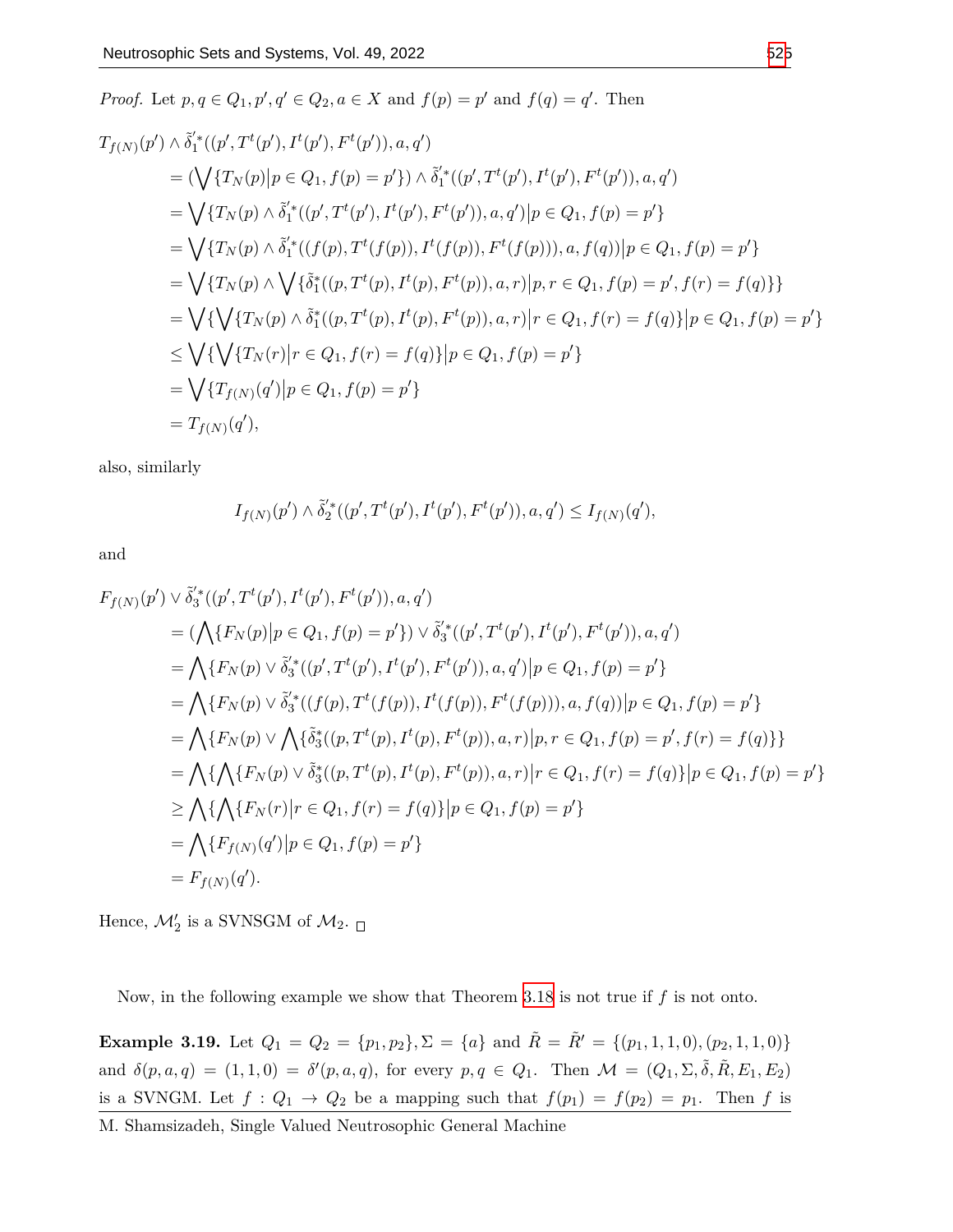not onto. It is clear that, *f* is a strong homomorphism. Let *N* be a SVNS of *Q* such that  $N(p_1) = N(p_2) = (\frac{1}{2}, \frac{1}{2})$  $\frac{1}{2}$ , 0). Then

$$
T_N(p) = \frac{1}{2} = T_N(q) \wedge \tilde{\delta}_1^*((q, T^t(q), I^t(q), F^t(q)), a, p),
$$
  
\n
$$
I_N(p) = \frac{1}{2} = I_N(q) \wedge \tilde{\delta}_2^*((q, T^t(q), I^t(q), F^t(q)), a, p),
$$
  
\n
$$
F_N(p) = 0 = F_N(q) \vee \tilde{\delta}_3^*((q, T^t(q), I^t(q), F^t(q)), a, p),
$$

for every  $p, q \in Q$ . Then  $\mathcal{M}' = (Q_1, N, \Sigma, \tilde{\delta}, \tilde{R}, E_1, E_2)$  is a SVNSGM of  $\mathcal{M}_1$ . Now, we have

$$
T_{f(N)}(p_2) = 0 \le \frac{1}{2} = T_{f(N)}(p_1) \wedge \tilde{\delta}_1^*((p_1, T^t(p_1), I^t(p_1), F^t(p_1)), a, p_2),
$$
  
\n
$$
I_{f(N)}(p_2) = 0 \le \frac{1}{2} = I_{f(N)}(p_1) \wedge \tilde{\delta}_2^*((p_1, T^t(p_1), I^t(p_1), F^t(p_1)), a, p_2),
$$
  
\n
$$
F_{f(N)}(p_2) = 1 \ge \frac{1}{2} = F_N(p_1) \vee \tilde{\delta}_3^*((p_1, T^t(p_1), I^t(p_1), F^t(p_1)), a, p_2).
$$

 $\mathcal{S}_0$ ,  $\mathcal{M}'_2 = (Q_2, f(N), \Sigma, \tilde{\delta}, \tilde{R}, E_1, E_2)$  is not a SVNSGM of  $\mathcal{M}_2 = (Q_2, \Sigma, \tilde{\delta}, \tilde{R}, E_1, E_2)$ .

# 4. **Single-Valued Neutrosophic Strong Sub-General Machine**

**Definition 4.1.** Let  $\mathcal{M} = (Q, \Sigma, \tilde{\delta}, \tilde{R}, E_1, E_2)$  be a SVNGM and *N* be a SVNS of *Q*. Then we say that  $\mathcal{M}' = (Q, N, \Sigma, \tilde{\delta}, \tilde{R}, E_1, E_2)$  is a single-valued neutrosophic strong sub-general machine (SVNSSGM) of *M* if and only if for every  $p, q \in Q$  if there exists  $a \in \Sigma$  such that

$$
\tilde{\delta}_1((p, T^t(p), I^t(p), F^t(p)), a, q) > 0,
$$
  
\n
$$
\tilde{\delta}_2((p, T^t(p), I^t(p), F^t(p)), a, q) > 0,
$$
  
\n
$$
\tilde{\delta}_3((p, T^t(p), I^t(p), F^t(p)), a, q) < 1,
$$

 $\text{then } T_N(q) \geq T_N(p), I_N(q) \geq I_N(p), F_N(q) \leq F_N(p).$ 

**Theorem 4.2.** Let  $\mathcal{M} = (Q, \Sigma, \tilde{\delta}, \tilde{R}, E_1, E_2)$  be a SVNGM and N be a SVNS of Q. Then  $\mathcal{M}' = (Q, N, \Sigma, \tilde{\delta}, \tilde{R}, E_1, E_2)$  *is a SVNSSGM of*  $\mathcal M$  *if and only if for every*  $p, q \in Q$  *if there exists*  $x \in \Sigma^*$  *such that* 

$$
\tilde{\delta}_1^*((p, T^t(p), I^t(p), F^t(p)), a, q) > 0,
$$
  

$$
\tilde{\delta}_2^*((p, T^t(p), I^t(p), F^t(p)), a, q) > 0,
$$
  

$$
\tilde{\delta}_3^*((p, T^t(p), I^t(p), F^t(p)), a, q) < 1,
$$

*then*  $T_N(q) \geq T_N(p), I_N(q) \geq I_N(p), F_N(q) \leq F_N(p).$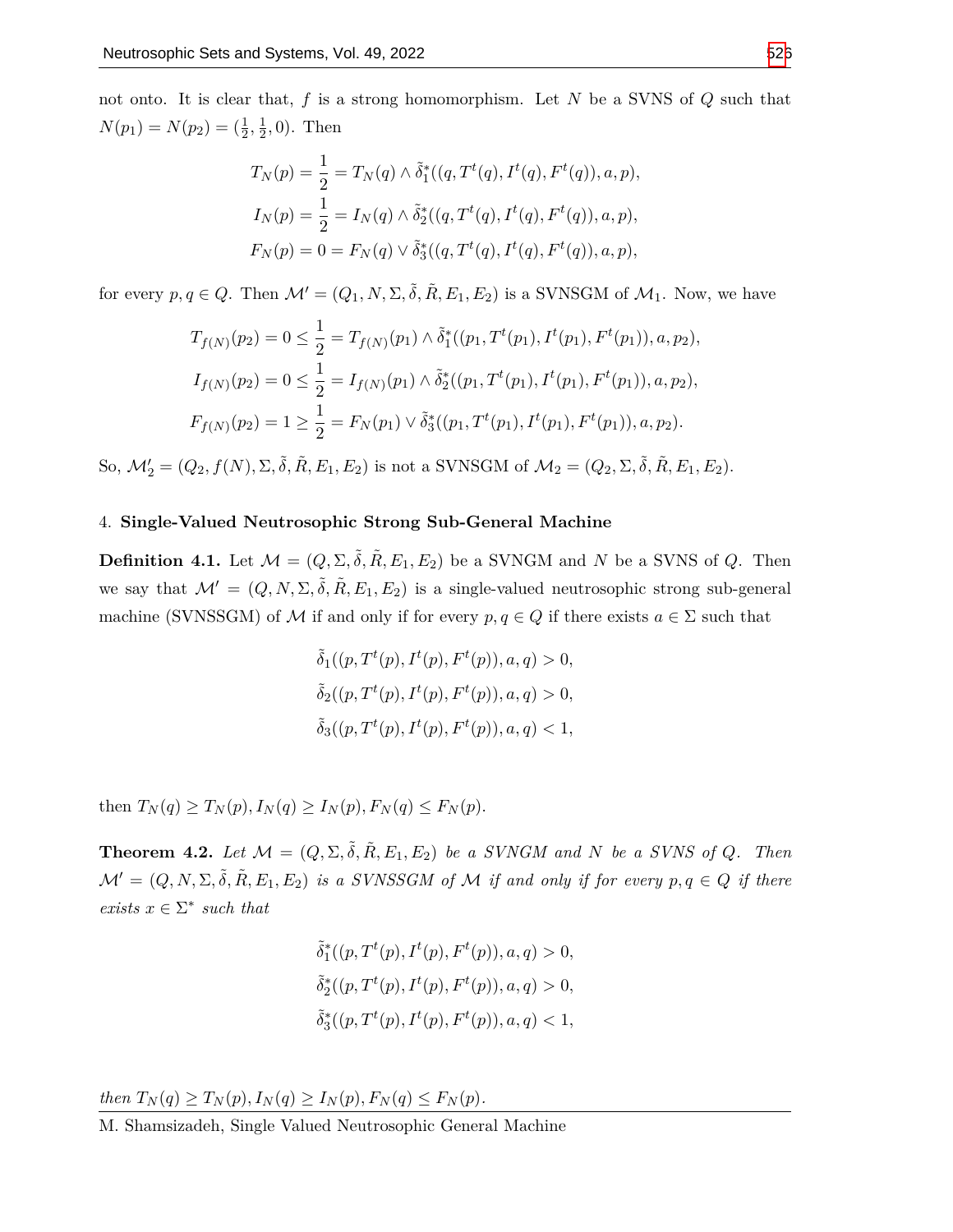*Proof.* Let  $\mathcal{M}' = (Q, N, \Sigma, \delta, R, E_1, E_2)$  be a SVNSSGM of  $\mathcal{M}$ . We prove the claim by induction on  $|x| = n$ . Let  $n = 0$ . Then  $x = \Lambda$ . If  $p = q$ , then

$$
\tilde{\delta}_1((p, T^t(p), I^t(p), F^t(p)), \Lambda, q) = 1 > 0,
$$
  
\n
$$
\tilde{\delta}_2((p, T^t(p), I^t(p), F^t(p)), \Lambda, q) = 1 > 0,
$$
  
\n
$$
\tilde{\delta}_3((p, T^t(p), I^t(p), F^t(p)), \Lambda, q) = 0 < 1,
$$

so, 
$$
T_N(q) = T_N(p), I_N(q) = I_N(p), F_N(q) = F_N(p)
$$
. Now, let  $p \neq q$ . Then  
\n
$$
\tilde{\delta}_1((p, T^t(p), I^t(p), F^t(p)), \Lambda, q) = 0,
$$
\n
$$
\tilde{\delta}_2((p, T^t(p), I^t(p), F^t(p)), \Lambda, q) = 0,
$$
\n
$$
\tilde{\delta}_3((p, T^t(p), I^t(p), F^t(p)), \Lambda, q) = 1,
$$

so, the claim is true for  $n = 0$ . Now, let the result is true for every  $y \in \Sigma^*$  such that  $|y| = n - 1$ ,  $n \ge 1$ . Suppose that  $x = ya, y \in \Sigma^*, a \in \Sigma$  and  $|y| = n - 1$ . Let  $\tilde{\delta}_1((p, T^t(p), I^t(p), F^t(p)), x, q) = \tilde{\delta}_1((p, T^t(p), I^t(p), F^t(p)), ya, q)$ . Then there exists  $r \in Q$ such that

$$
\tilde{\delta}_1((p,T^t(p),I^t(p),F^t(p)),y,r)\wedge \tilde{\delta}_1((r,T^{t+n-1}(r),I^{t+n-1}(r),F^{t+n-1}(r)),a,q)>0.
$$
  
So, 
$$
\tilde{\delta}_1((p,T^t(p),I^t(p),F^t(p)),y,r)>0
$$
 and 
$$
\tilde{\delta}_1((r,T^{t+n-1}(r),I^{t+n-1}(r),F^{t+n-1}(r)),a,q) >
$$
  
0. Therefore,  $T_N(r) \geq T_N(p)$  and  $T_N(q) \geq T_N(r)$ . So,  $T_N(q) \geq T_N(p)$ . Also, let 
$$
\tilde{\delta}_2((p,T^t(p),I^t(p),F^t(p)),x,q) = \tilde{\delta}_2((p,T^t(p),I^t(p),F^t(p)),ya,q) >
$$
  
0. Then there exists  $r \in Q$  such that 
$$
\tilde{\delta}_2((p,T^t(p),I^t(p),F^t(p)),y,r) > 0
$$
 and 
$$
\tilde{\delta}_2((r,T^{t+n-1}(r),I^{t+n-1}(r),F^{t+n-1}(r)),a,q)>0.
$$
 So,  $I_N(r) \geq I_N(p)$  and  $I_N(q) \geq I_N(r)$ .  
So,  $I_N(q) \geq I_N(p)$ . Moreover, let 
$$
\tilde{\delta}_3((p,T^t(p),I^t(p),F^t(p)),x,q) < 1
$$
. Then

$$
\tilde{\delta}_3((p, T^t(p), I^t(p), F^t(p)), ya, q) = \bigwedge_{r \in Q} \tilde{\delta}_3((p, T^t(p), I^t(p), F^t(p)), y, r)
$$

$$
\vee \tilde{\delta}_3((r, T^{t+n-1}(r), I^{t+n-1}(r), F^{t+n-1}(r)), a, q) < 1.
$$

Therefore, there exists  $r \in Q$  such that  $\tilde{\delta}_3((p, T^t(p), I^t(p), F^t(p)), y, r) < 1$  and

$$
\tilde{\delta}_3((r, T^{t+n-1}(r), I^{t+n-1}(r), F^{t+n-1}(r)), a, q) < 1.
$$

So,  $F_N(r) \leq F_N(p)$  and  $F_N(q) \leq F_N(r)$ . Therefore,  $F_N(q) \leq F_N(p)$ . Then the claim holds. The converse is clear.  $\Box$ 

<span id="page-18-0"></span>**Theorem 4.3.** Let  $\mathcal{M} = (Q, \Sigma, \tilde{\delta}, \tilde{R}, E_1, E_2)$  be a SVNGM and N be a SVNS of Q. If  $\mathcal{M}' = (Q, N, \Sigma, \tilde{\delta}, \tilde{R}, E_1, E_2)$  *is a SVNSSGM of M, then*  $\mathcal{M}'$  *is a SVNSGM of M.*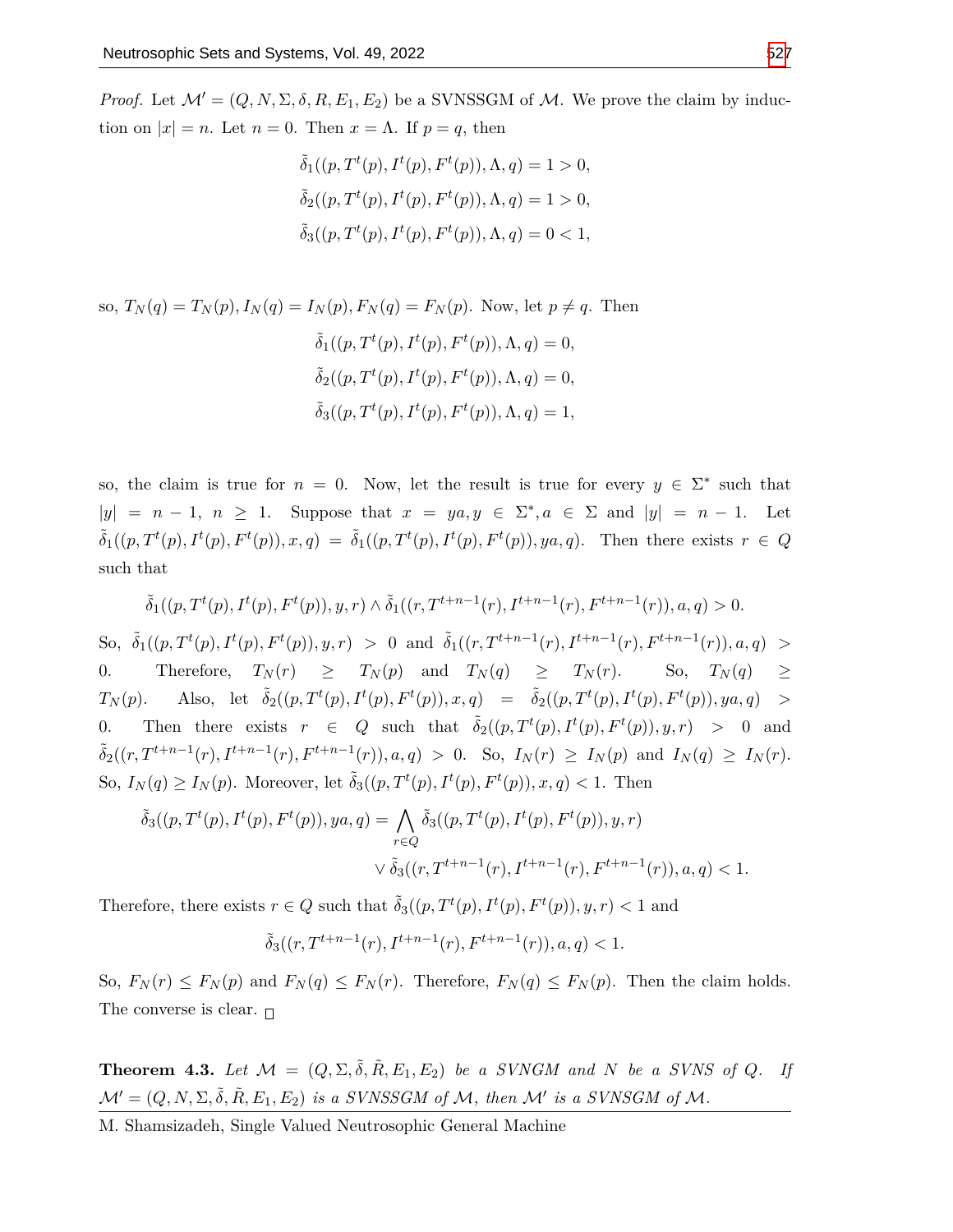*Proof.* Let *M′* be a SVNSSGM of *M*. Let

$$
\tilde{\delta}_1((p, T^t(p), I^t(p), F^t(p)), a, q) > 0,
$$
  
\n
$$
\tilde{\delta}_2((p, T^t(p), I^t(p), F^t(p)), a, q) > 0,
$$
  
\n
$$
\tilde{\delta}_3((p, T^t(p), I^t(p), F^t(p)), a, q) < 1.
$$

Then 
$$
T_N(q) \ge T_N(p), I_N(q) \ge I_N(p)
$$
 and  $F_N(q) \le F_N(p)$ . So,  
\n
$$
T_N(q) \ge T_N(p) \land \tilde{\delta}_1((p, T^t(p), I^t(p), F^t(p)), a, q),
$$
\n
$$
I_N(q) \ge I_N(p) \land \tilde{\delta}_2((p, T^t(p), I^t(p), F^t(p)), a, q) > 0,
$$
\n
$$
F_N(q) \le F_N(p) \lor \tilde{\delta}_3((p, T^t(p), I^t(p), F^t(p)), a, q) < 1
$$

Hence, *M′* is a SVNSGM of *M*.

In the next example, we show that the reverse of the Theorem [4.3](#page-18-0), is incorrect.

**Example 4.4.** Let SVNGM *M* be as defined in Example [3.6](#page-8-0). *M′* is a SVNGSM of *M*.

$$
\tilde{\delta}_1((p_1, T^t(p_1), I^t(p_1), F^t(p_1)), a, p_2) = 0.5 > 0,
$$

but  $T_N(p_2) = 0.5 < T_N(p_1) = 0.6$ . So,  $M'$  is not a SVNSSGM of  $M$ .

**Theorem 4.5.** Let  $M = (Q, \Sigma, \tilde{\delta}, \tilde{R}, E_1, E_2)$  be a SVNGM. Let  $M_1 = (Q, N_1, \Sigma, \tilde{\delta}, \tilde{R}, E_1, E_2)$ and  $\mathcal{M}_2 = (Q, N_2, \Sigma, \tilde{\delta}, \tilde{R}, E_1, E_2)$  *be two SVNSSGM of*  $\mathcal{M}$ *. Then the following hold:* 

- 1.  $M_1 \cap M_2$  *is a SVNSSGM of M*.
- 2.  $M_1 \cup M_2$  *is a SVNSSGM of M.*

*Proof.* The proofs 1 and 2 are clear.  $\Box$ 

**Theorem 4.6.** Let  $\mathcal{M} = (Q, \Sigma, \tilde{\delta}, \tilde{R}, E_1, E_2)$  and  $\mathcal{M}' = (Q', \Sigma, \tilde{\delta}', \tilde{R}', E_1, E_2)$  be two SVNGM. *Let*  $f: \mathcal{M}_1 \to \mathcal{M}_2$  *be an onto strong homomorphism. Let*  $\mathcal{M}_1 = (Q, N, \Sigma, \tilde{\delta}, \tilde{R}, E_1, E_2)$  *be a* SVNSSGM of M. Then  $\mathcal{M}'_1 = (Q', f(N), \Sigma, \tilde{\delta}', \tilde{R}', E_1, E_2)$  is a SVNSSGM of M'.

*Proof.* Let  $p_1, p_2 \in Q_1$  and  $a \in \Sigma$  be such that

$$
\tilde{\delta}'_1((f(p_1), T^t(f(p_1)), I^t(f(p_1)), F^t(f(p_1))), a, f(p_2)) > 0,\n\tilde{\delta}'_2((f(p_1), T^t(f(p_1)), I^t(f(p_1)), F^t(f(p_1))), a, f(p_2)) > 0,\n\tilde{\delta}_3((f(p_1), T^t(f(p_1)), I^t(f(p_1)), F^t(f(p_1))), a, f(p_2)) < 1.
$$

(*p*))*, a, q*) *<* 1*.*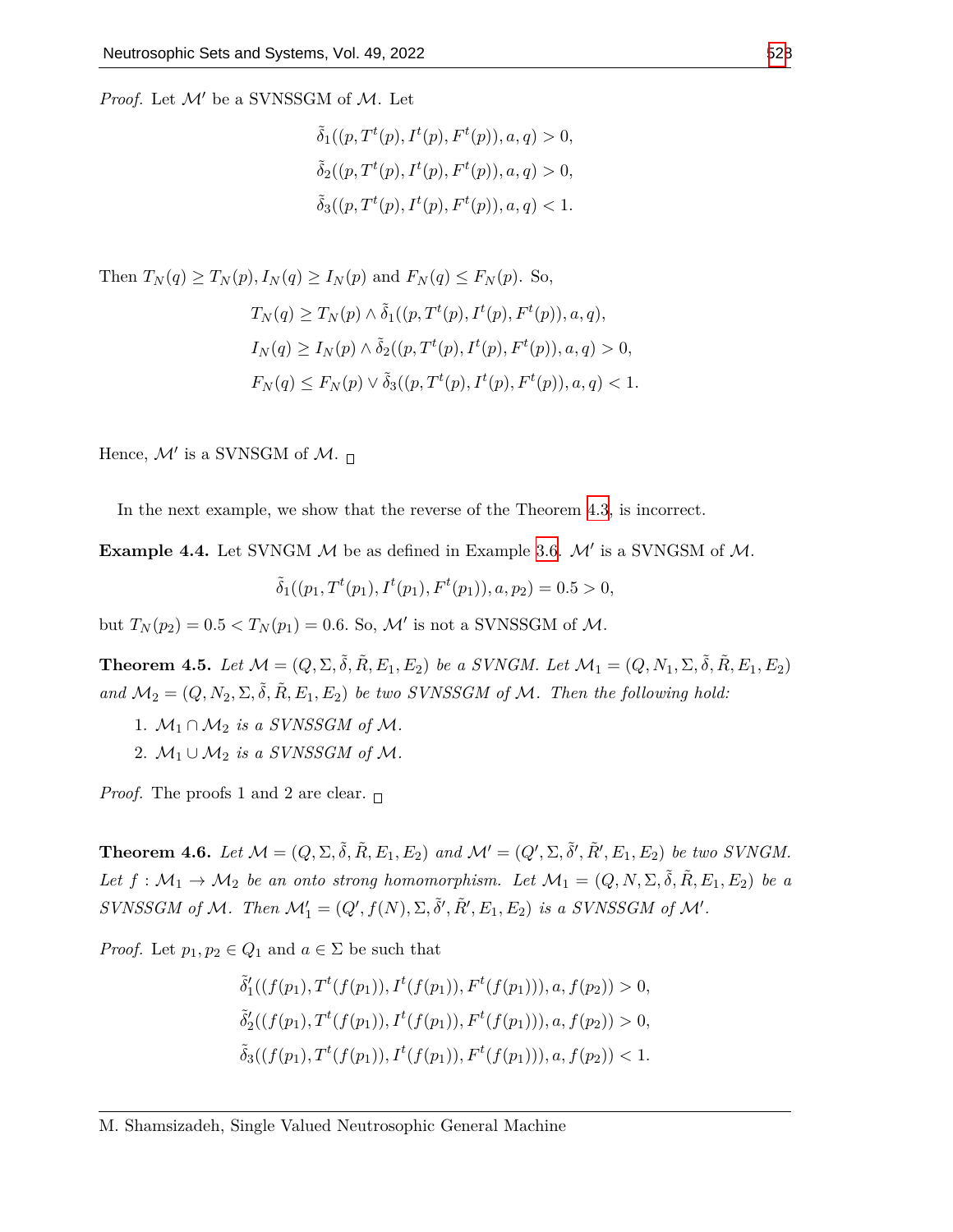Also,

$$
T_{f(N)}(f(p_1)) = \vee \{T_N(q_1) | f(p_1) = f(q_1), q_1 \in Q_1\},
$$
  
\n
$$
I_{f(N)}(f(p_1)) = \vee \{I_N(q_1) | f(p_1) = f(q_1), q_1 \in Q_1\},
$$
  
\n
$$
F_{f(N)}(f(p_1)) = \wedge \{F_N(q_1) | f(p_1) = f(q_1), q_1 \in Q_1\},
$$

and

$$
T_{f(N)}(f(p_2)) = \sqrt{\{T_N(q_2)\} f(p_2)} = f(q_2), q_2 \in Q_1\},
$$
  
\n
$$
I_{f(N)}(f(p_2)) = \sqrt{\{I_N(q_2)\} f(p_2)} = f(q_2), q_2 \in Q_1\},
$$
  
\n
$$
F_{f(N)}(f(p_2)) = \sqrt{\{F_N(q_2)\} f(p_2)} = f(q_2), q_2 \in Q_1\}.
$$

Now, let  $r \in Q_1$  and  $T_N(r) > 0$  and  $f(r) = f(p_1)$ . Let

$$
\tilde{\delta}'_1((f(r), T^t(f(r)), I^t(f(r)), F^t(f(r))), a, f(q)) = \tilde{\delta}'_1((f(p_1), T^t(f(p_1)), I^t(f(p_1)), F^t(f(p_1))), a, f(p_2)) > 0,\n\tilde{\delta}'_2((f(r), T^t(f(r)), I^t(f(r)), F^t(f(r))), a, f(q)) = \tilde{\delta}'_2((f(p_1), T^t(f(p_1)), I^t(f(p_1)), F^t(f(p_1))), a, f(p_2)) > 0,\n\tilde{\delta}'_3((f(r), T^t(f(r)), I^t(f(r)), F^t(f(r))), a, f(q)) = \tilde{\delta}'_3((f(p_1), T^t(f(p_1)), I^t(f(p_1)), F^t(f(p_1))), a, f(p_2)) < 1.
$$

Then

$$
\nabla \{\tilde{\delta}_1((r, T^t(r), I^t(r), F^t(r)), a, s) | s \in Q_1, f(s) = f(q)\} > 0,
$$
  

$$
\nabla \{\tilde{\delta}_2((r, T^t(r), I^t(r), F^t(r)), a, s) | s \in Q_1, f(s) = f(q)\} > 0,
$$
  

$$
\Delta \{\tilde{\delta}_3((r, T^t(r), I^t(r), F^t(r)), a, s) | s \in Q_1, f(s) = f(q)\} < 1.
$$

Then there exists  $q \in Q_1$  such that  $f(q) = f(s)$  and

$$
\tilde{\delta}_1((r, T^t(r), I^t(r), F^t(r)), a, q) > 0,
$$
  

$$
\tilde{\delta}_2((r, T^t(r), I^t(r), F^t(r)), a, q) > 0,
$$
  

$$
\tilde{\delta}_3((r, T^t(r), I^t(r), F^t(r)), a, q) < 1.
$$

Then  $T_N(q) \ge T_N(r)$ ,  $I_N(q) \ge I_N(r)$ ,  $F_N(q) \le F_N(r)$ . So,  $T_{f(N)}(f(q)) \ge T_N(r)$ ,  $I_{f(N)}(f(q)) \ge$  $I_N(r), F_{f(N)}(f(q)) \leq F_N(r)$ . Therefore,  $T_{f(N)}(f(q)) \geq T_{f(N)}(f(p_1)), I_{f(N)}(f(q)) \geq$  $I_{f(N)}(f(p_1)), F_{f(N)}(f(q)) \leq F_{f(N)}(f(p_1)).$  Hence,  $\mathcal{M}'_1$  is a SVNSSGM of  $\mathcal{M}_1$ .

#### 5. **Conclusion**

In this study, for a given SVNGM *M* the notion of single-valued neutrosophic sub-general machine of  $M$  has been introduced and examined in details. Accordingly, the research has shown that the operators have some interesting properties under homomorphism. Moreover, the notion of single-valued neutrosophic strong sub-general machine has been presented. In